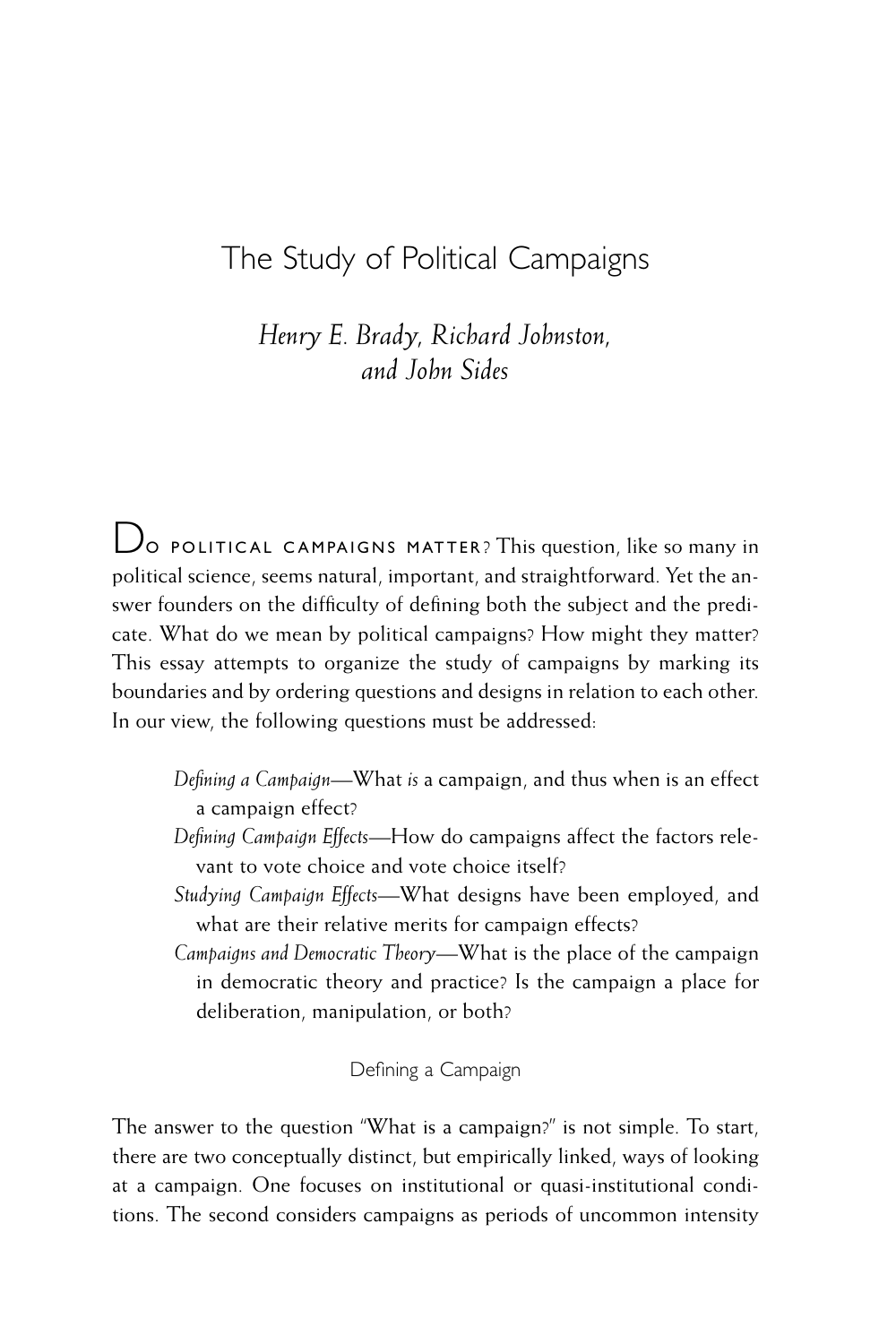in the political order, which can either broaden the period identified as a campaign or narrow it.

We begin by delineating the institutional conditions. Usually, if the following are true, a campaign is under way:

The date of the election is known.

The identity of the candidates is known.

- Candidates are available to spend virtually all of their time getting (re)elected.
- Certain actions that are normally unregulated are now regulated and, in some cases, forbidden—for example, fund-raising and spending.

The first requirement, that the date of the election is known, not only defines a necessary condition for a campaign to be under way but also defines the end of a campaign. The beginning is harder to identify. If all these things are true, then a campaign is certainly under way. But a campaign may be under way if only some are true. Or it may not be. In the United States, the date of every election has been known since the ratification of the Constitution. If the incumbent is determined to seek reelection then that person may begin campaigning immediately. Does a transparently reelection-oriented speech delivered early in the incumbent's term qualify as part of the campaign for the next election? This point illustrates the difficulty of locating a campaign's inception.

However, we may learn more by considering that campaigns, whatever their formal institutional definition, are usually characterized by heightened *intensity.*<sup>1</sup> Intensity may not correspond to the formal period of the campaign, as it depends on the intentions of the players themselves. A campaign could easily begin "early" if the candidates take to the hustings well in advance of Election Day, though that is no guarantee that anyone would pay attention. The opposite scenario seems less likely but is possible. What then is intensity, and who can exhibit it?

Minimally defined, a campaign is the period right before citizens make a real political choice. This common knowledge typically heightens citizens' attention to politics in direct relation to the proximity of the event. Concomitantly, campaign activity is more likely to register on voters' minds as Election Day draws near. Thus there is an interaction between campaign effort and the approaching "deadline" of Election Day. Evidence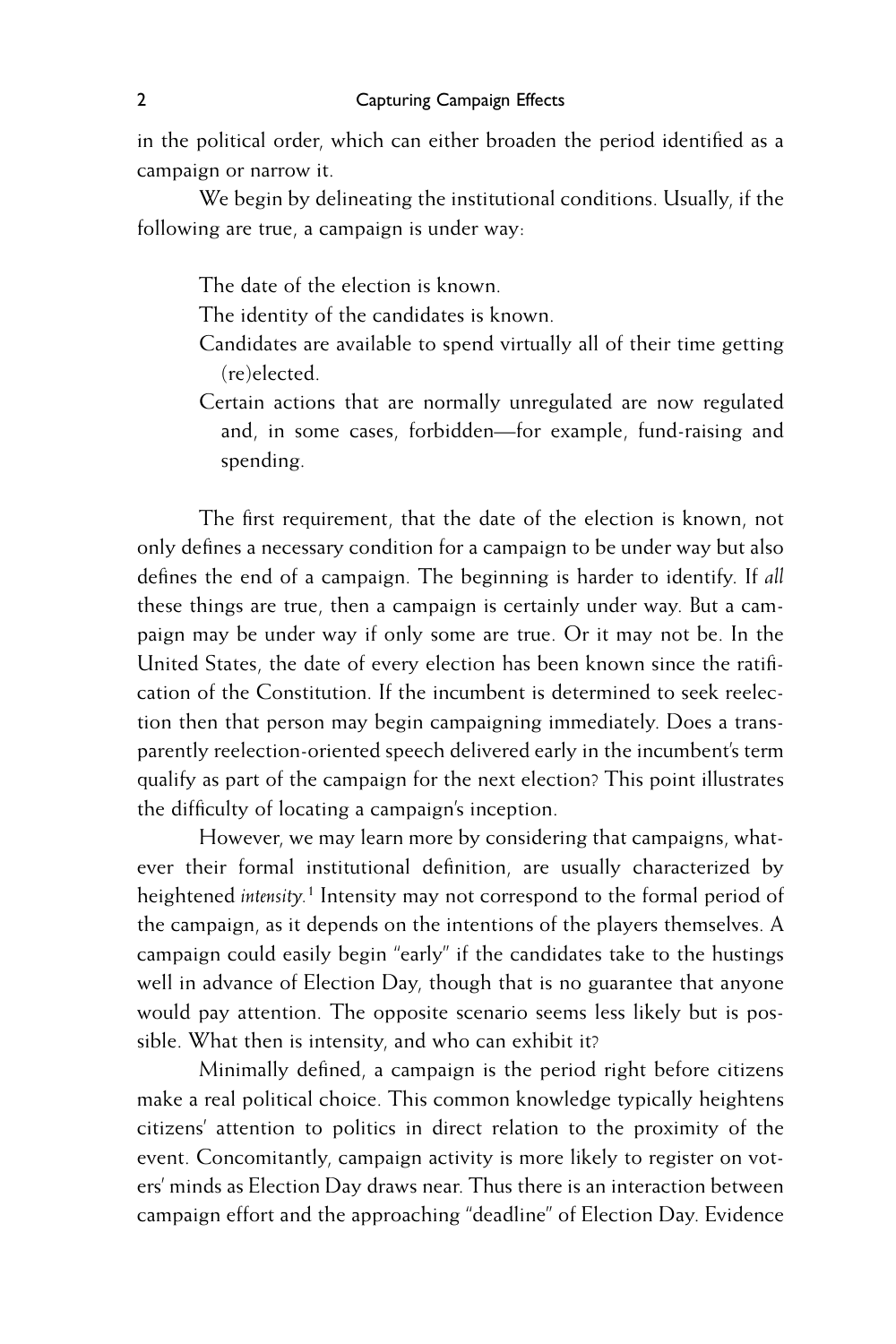of greater salience for voters could manifest itself in, for example, media attentiveness, campaign interest, political discussion, knowledge about candidates, and strength of vote intention.

Another indicator of intensity is the effort put into the campaign by parties and candidates, which usually increases as the campaign progresses. This increase may come in total outlays, such as a flurry of television advertising, or merely in a different distribution of the same overall amount of effort, such that the campaign seems more intense to (some) voters and the media. For instance, in the last month of a presidential campaign, candidates constantly travel to swing states with large Electoral College delegations. In the 1988 Canadian campaign, the parties focused their advertisements more closely on the central issue, the Canada–U.S. Free Trade Agreement, and on the respective credibility of the leaders in addressing this issue. The battle seemed more furious, even if expenditures did not increase much. Measuring campaign effort means attending to both time and money, as dollars and hours spent are the most fundamental indicators. Conventions, debates, appearances, voter mobilization, and television advertising are all manifestations of time and/or money.

A final indicator of intensity is mass media attention to the campaign. Without it, a campaign may be the proverbial tree falling unheard in the woods. Presumably media coverage reflects what will attract an audience, and this in turn reflects a judgment about the interest of the story and about the attentiveness of potential viewers or readers. Any campaign story should be more interesting if the audience is ready for it, and the audience may be more ready the closer is their moment of choice. We might then expect media attention to increase toward the end of the campaign. Even if it does not increase in total volume, it should, like party effort, become more focused, though not so much on the key elements of the electorate as on the key elements of the choice. Coverage might focus on the front-runners. If the winner seems clear early, coverage might shift to who will finish second or whether a minor player will clear some threshold. If none of the usual stories seems interesting, the media may be tempted to invent one.

The institutional definition of campaigns suggests that campaigns are like election dates—either they exist or they do not. But the move toward intensity suggests that campaigns can be graduated from those that barely exist to those that consume voters, parties, and the media. Scholars of Senate elections in particular have incorporated gradations of intensity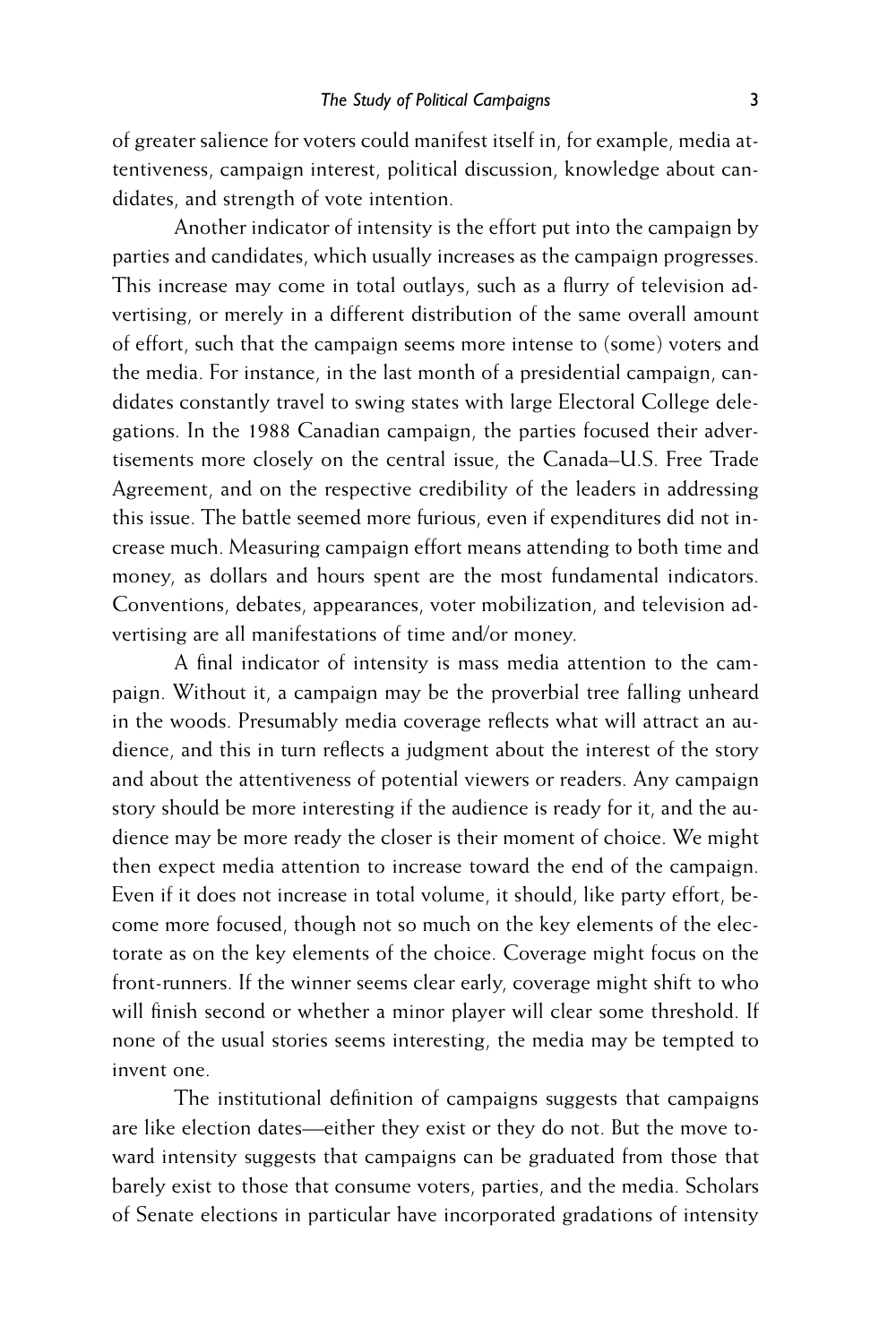(Kahn and Kenney 1999a; Westlye 1983, 1991).2 In his study of congressional races, Zaller (1989, 1996) pinpoints "information flow" as a key variable. The amount of information flow and the extent to which that flow is "two-sided" (that is, coming from both candidates) shape public opinion. Gradations of intensity can often be pinned to level of office. Presidential campaigns are more intense than many legislative races, which in turn are generally more intense than races for local offices, such as city council. Of course, there can also be variation over time within levels of office—for example, some presidential campaigns are more competitive or intense than others, and any given campaign is more intense in battleground states than in the others (Shaw 1999c). Arguably, when defining a campaign, the crucial thing is that all campaigns are not equal. The three pieces to the intensity puzzle—voters, candidates, and the media—must be studied carefully to see how they relate and how this matters for campaign effects.

Defining Campaign Effects

To gain initial purchase on campaign effects, we begin by reviewing five of the most important book-length treatments of the subject. Then we summarize their findings and those from other relevant literature into a typology of campaign effects.

The prevailing scholarly consensus on campaigns is that they have minimal effects. Minimal effects mean in essence minimal persuasion. Because of the existing information and prejudices that voters possess, campaigns rarely change their minds. Often, this view is said to originate with the early studies of the Columbia School (Berelson, Lazarsfeld, and McPhee 1954; Lazarsfeld, Berelson, and Gaudet 1948). For example, Lazarsfeld and his colleagues found that during the 1940 presidential campaign over half of their sample had decided on a candidate by June and only 8 percent actually switched their intention from one candidate to the other during the campaign.

However, this simple fact in no way encapsulates the findings of these two studies, as is sometimes implied. For example, Lazarsfeld, Berelson, and Gaudet (1948, 87) argue that even early deciders benefited from the reinforcing effect of campaign discourse: "political communication served the important purposes of preserving prior decisions instead of initiating new decisions. It kept the partisans 'in line' by reassuring them in their vote decision; it reduced defection from the ranks." Moreover, these two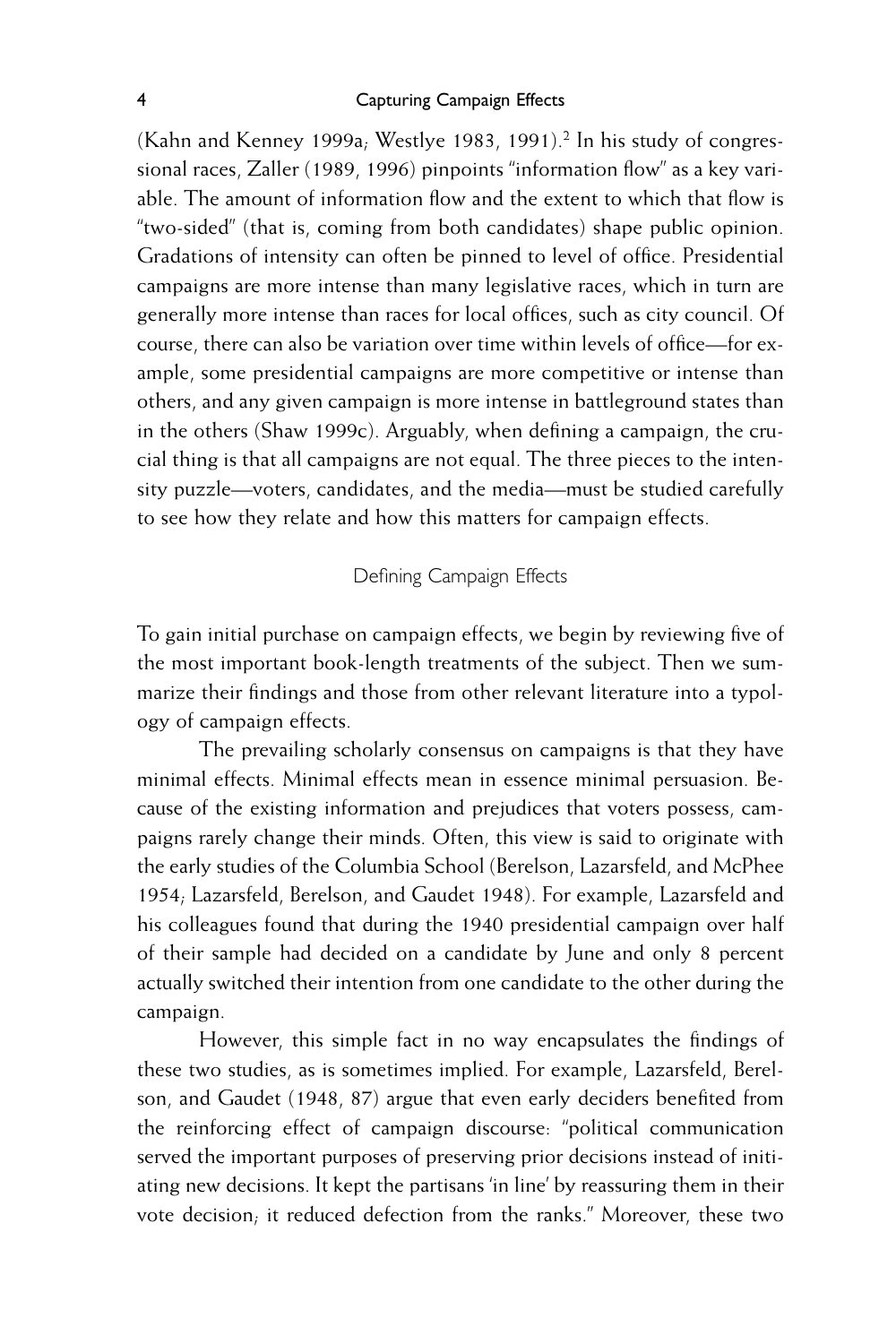works emphasize how campaigns can "activate" preferences. A substantial fraction of voters who began the campaign undecided or unsure came to a vote choice consonant with their predispositions, namely, sociological facts such as occupational status and religious preference. For example, workingclass and Catholic respondents came to support Roosevelt. Lazarsfeld, Berelson, and Gaudet (1948, 73) write that campaigns identify for the voter "a way of thinking and acting which he is already half-aware of wanting." The net result is the reconstitution of a preexisting party coalition. In their study of the 1948 campaign, Berelson, Lazarsfeld, and McPhee arrived at a similar conclusion.<sup>3</sup> The major trend among their sample of residents from Elmira, New York, was a Truman rally among traditionally Democratic groups such as union members and Catholics. Most interesting, they find that these initially uncertain Democrats came to support Truman as the campaign made certain issues salient, in particular issues that tapped working-class economic concerns. Though few scholars since have picked up on this finding, it is perhaps the prototypical empirical example of priming: the campaign may have converted only a few from Dewey to Truman or vice versa, but it did shape the dimensionality of issue conflict and make certain issues more salient for vote choice.<sup>4</sup> This finding has been largely overlooked and is not consonant with a minimal effects characterization.<sup>5</sup>

Book-length treatments of campaign effects were virtually unknown for decades after the Columbia School's initial forays.<sup>6</sup> This derived both from the emerging minimal effects view of both *Voting* (Berelson, Lazarsfeld, and McPhee 1954) and *The People's Choice* (Lazarsfeld, Berelson, and Gaudet 1948) and from political scientists' reliance on National Election Studies (NES) data and analyses in the tradition of Campbell et al. (1960), who tended to emphasize long-standing and fairly immutable factors such as party identification.<sup>7</sup> The NES constitute, to be sure, one of the most valuable collections of public opinion data on politics and elections. However, typically the NES entail only a pre- and postelection cross-sectional survey—an instrument that will not capture most campaign dynamics. There was thus no reason to believe that American elections had campaign effects and not much data to study those effects if one believed otherwise.

However, scholars who looked beyond presidential elections soon began to conclude differently.<sup>8</sup> Jacobson's (1983) work on congressional elections demonstrated the powerful effects of candidate spending on outcomes. This spending is essentially an indicator of campaign effort, since so much of it funds such things as television advertising and the daily expenses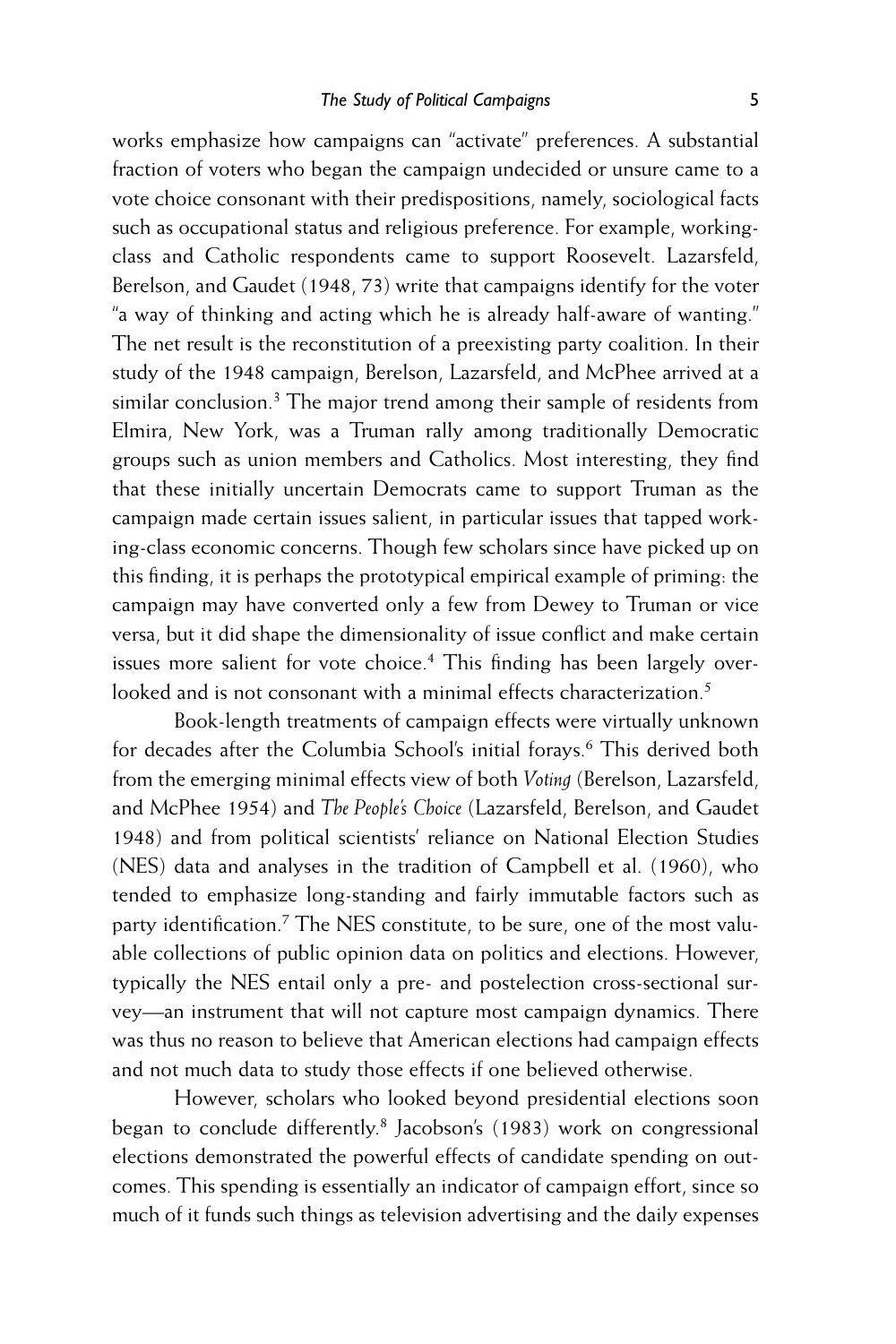incurred while pressing the flesh. Moreover, Bartels's (1987, 1988) work on presidential primaries demonstrated that, in an arena where predispositions like party identification are useless, campaigns have substantial effects. In particular, campaign activity and its attendant media coverage confer viability on candidates. Voters respond accordingly: the more likely it seems that a candidate will win, the more voters gravitate to that candidate.

Most recently, scholars have discovered campaign effects even at the rarified presidential or executive level of government. Johnston et al.'s (1992) study of the 1988 Canadian campaign relied on a unique survey instrument, the rolling cross-section (discussed in more detail later), to explain how campaigns shape public opinion and vote choice. Their findings in many ways build on and elaborate those of the Columbia School. Johnston and his colleagues describe how candidates confront a menu of possible issues, from which they choose some and not others to emphasize. Most important, these strategic choices had direct consequences for voters. In this particular election, the Liberal leader John Turner decided he would stake his candidacy on opposition to the Free Trade Agreement (or FTA, the precursor to NAFTA). His major opponent, the Conservative Brian Mulroney, followed suit with the opposite argument. Because of the leaders' efforts, the FTA came to the fore while another issue, the Meech Lake Accord (which addressed the constitutional place of Quebec), receded. As the campaign progressed, the FTA became the voters' most important issue; voters grew more polarized on this issue (following the hardening positions of their respective parties); arguments intended to change voters' minds on this issue became less effective; and voters' positions on this issue became more important predictors of their vote preference.

The second important finding of this study was a renewed respect for campaign events. In particular, Johnston et al. (1992) track the impact of a seminal debate about midway through the campaign. This debate had a hand in most of the trends cited previously: it helped make the FTA the most salient issue; it polarized partisans on the FTA; it enhanced perceptions of the victor's (John Turner of the Liberal Party) competence; it shifted public opinion more toward the Liberal Party's position on the FTA; and it even boosted the Liberal Party's overall vote share. (Ultimately, however, this did not produce a Turner victory, as the Conservative Brian Mulroney prevailed.) Thus, this campaign had a striking effect on numerous facets of public opinion, an effect traceable in part to a specific campaign event and more generally to elite decision making.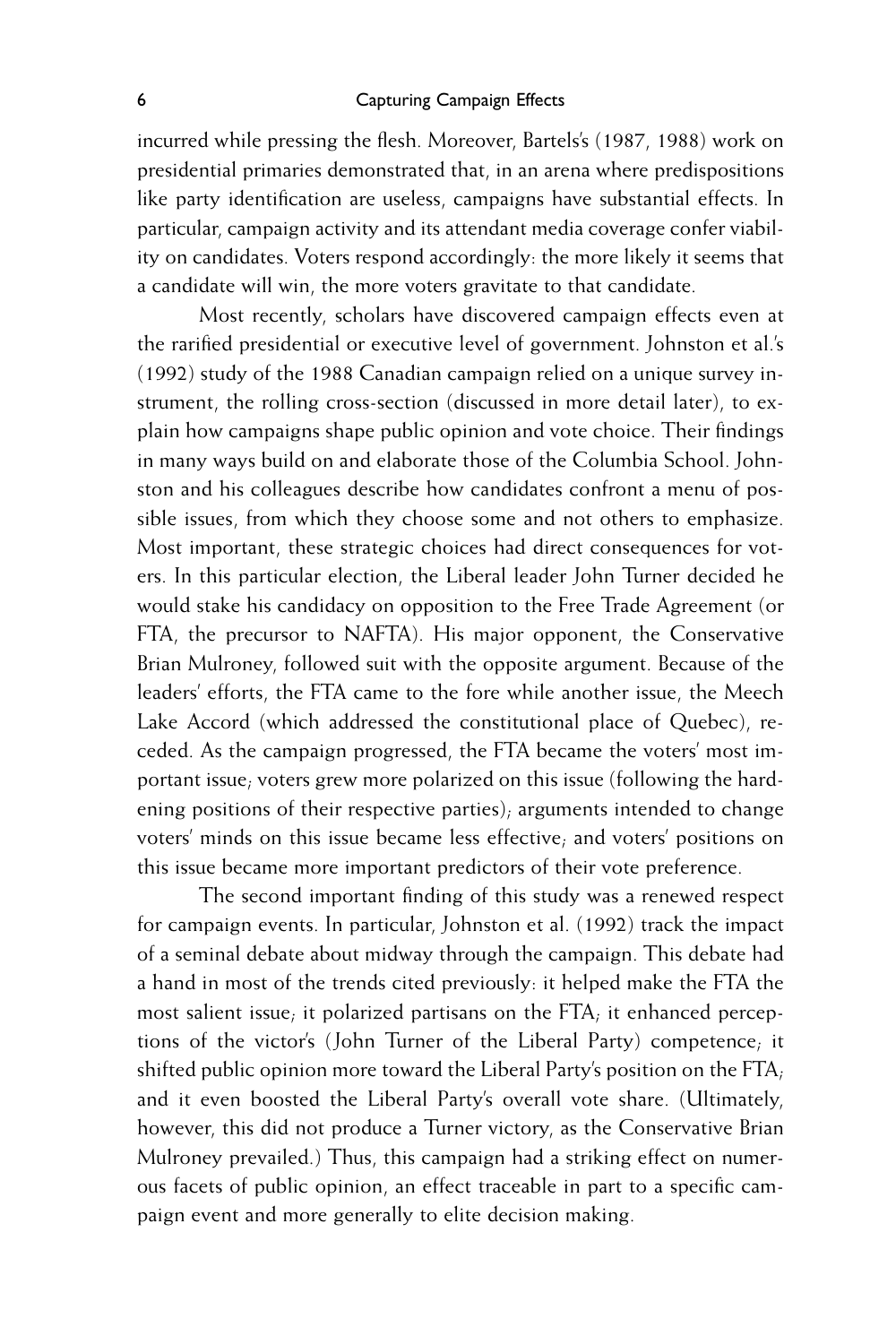Campaign events play an even greater role in Thomas Holbrook's (1996) book on recent American presidential campaigns. Holbrook situates his work amid the literature on elections forecasting, whose major finding is that election outcomes can be predicted quite well by a few fundamental variables measured well before the outset of the campaign (e.g., Bartels and Zaller 2001; Campbell and Garand 2000; Fair 1978; Hibbs 2000; Lewis-Beck 1992; Rosenstone 1983).<sup>9</sup> These variables typically include some measure of economic health, the popularity of the incumbent administration, and sometimes the breakdown of vote preference just after the primary season. The predictability of election outcomes is often taken to imply little role for campaigns. Holbrook incorporates these variables by arguing that they establish an equilibrium outcome but that public opinion may deviate from this equilibrium during the campaign due to events such as party conventions and debates. By and large, Holbrook finds that events do shift opinion. Presumably these shifts are manifestations of persuasion—or at least of voters' shifting from indecision to preference—and constitute on their face a refutation of the minimal effects model. However, these effects are dwarfed by the overall impact of national and economic conditions, and thus campaigns can only be influential when these conditions do not overwhelmingly favor one side.<sup>10</sup> The summation of Holbrook's argument might be this: campaigns matter but in limited ways.

Campbell (2000) arrives at much the same conclusion in his study of American presidential campaigns. He argues that presidential campaigns by and large have predictable effects because of several systematic conditions: the election-year economy strongly influences outcomes; incumbents have numerous electoral advantages; and the front-runner's margin of victory tends to narrow as the campaign progresses. However, Campbell emphasizes how campaigns bring about these effects. In other words, we could not predict elections so well if the campaign did not somehow translate objective conditions into an actual outcome.<sup>11</sup> Moreover, Campbell finds a potential for unpredictable and unsystematic campaign effects. Examining the deviation between the actual outcome and the outcome predicted by a forecasting model, he finds that, of the thirty-three presidential elections since 1868, an estimated four to six were likely decided by unsystematic factors. His conclusion echoes Holbrook's: "Perhaps the best characterization of campaign effects is that they are neither large nor minimal in an absolute sense, but sometimes large enough to be politically important"  $(188)^{12}$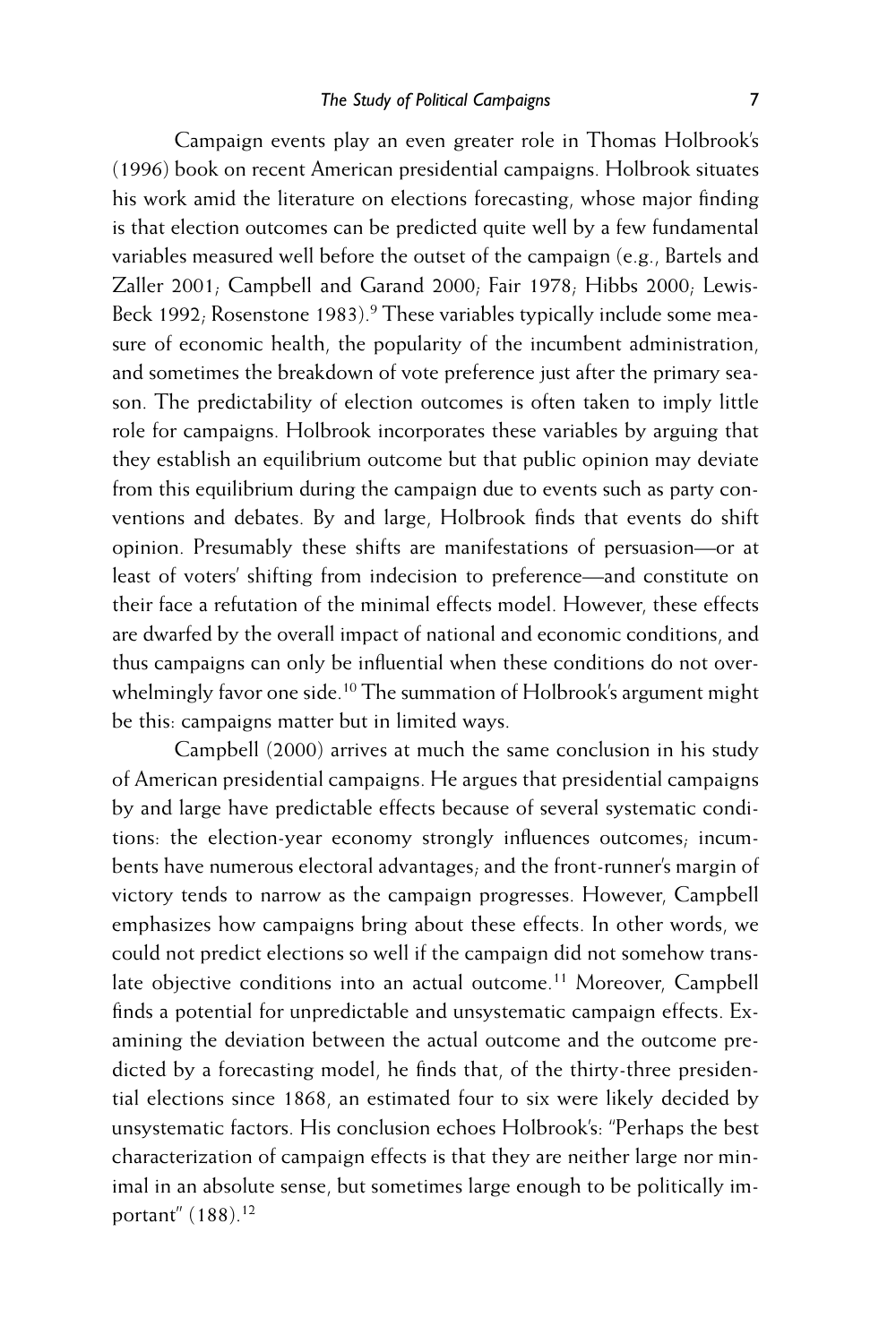How do these works inform a typology of campaign effects? A first and necessary component is undoubtedly *persuasion.* Regardless of how uncommon it may be, campaigns do change some voters' minds.13 Moreover, there is reason to believe the existing minimal effects consensus is based somewhat shakily on only one type of elections, American presidential elections. Studies in other countries or at other levels of office within the United States have yielded different conclusions. Indeed, in his study of why people vote for the opposition party's candidate in congressional races, Zaller (1996, 36) finds that "very large campaign effects—effects of mass communication—do occur."14 Furthermore, even if the ultimate vote choice does not change, campaigns can certainly shift other sorts of attitudes, such as voters' issue positions, where they locate parties and candidates on these issues, and how they evaluate candidates' characteristics and traits—all of which will still be related to the probability that a voter will support a given candidate. That said, we do not want to discount the role of long-standing predispositions and long-term structural forces. One's social background and party identification, as well as broader economic and political conditions, clearly influence individual vote choices and aggregate election outcomes. But a question lingers, one that we return to subsequently: do these predispositions and conditions always have the same effect? If not, does a campaign's ability to persuade voters change accordingly?

A second kind of campaign effect, one much less noticeable in the extant literature, is *priming.* As observed in the 1948 American presidential election and in the 1988 Canadian election, campaigns can shape public opinion by making certain issues or considerations salient to voters. This can occur with or without a concomitant change in vote choice. Both of these examples found that a particular candidate, Harry Truman in 1948 and John Turner in Canada, tended to benefit (though only temporarily in Turner's case) from attention to these issues. However, priming can also occur even as many people's vote preferences remain constant; as voters learn about the candidates and focus on certain considerations, the underlying structure of these preferences may change. Though the ability of events and the news media to prime is well known (Iyengar and Kinder 1987; Krosnick and Kinder 1990; Krosnick and Brannon 1993), this phenomenon is only now being rigorously investigated in the campaign effects literature (e.g., Carsey 2000; Johnston et al. 1992; Kahn and Kenney 1999a; Mendelberg 2001; Mendelsohn 1996; Simon 2002; Valentino, Hutchings, and White 2002).<sup>15</sup> This phenomenon may be all the more im-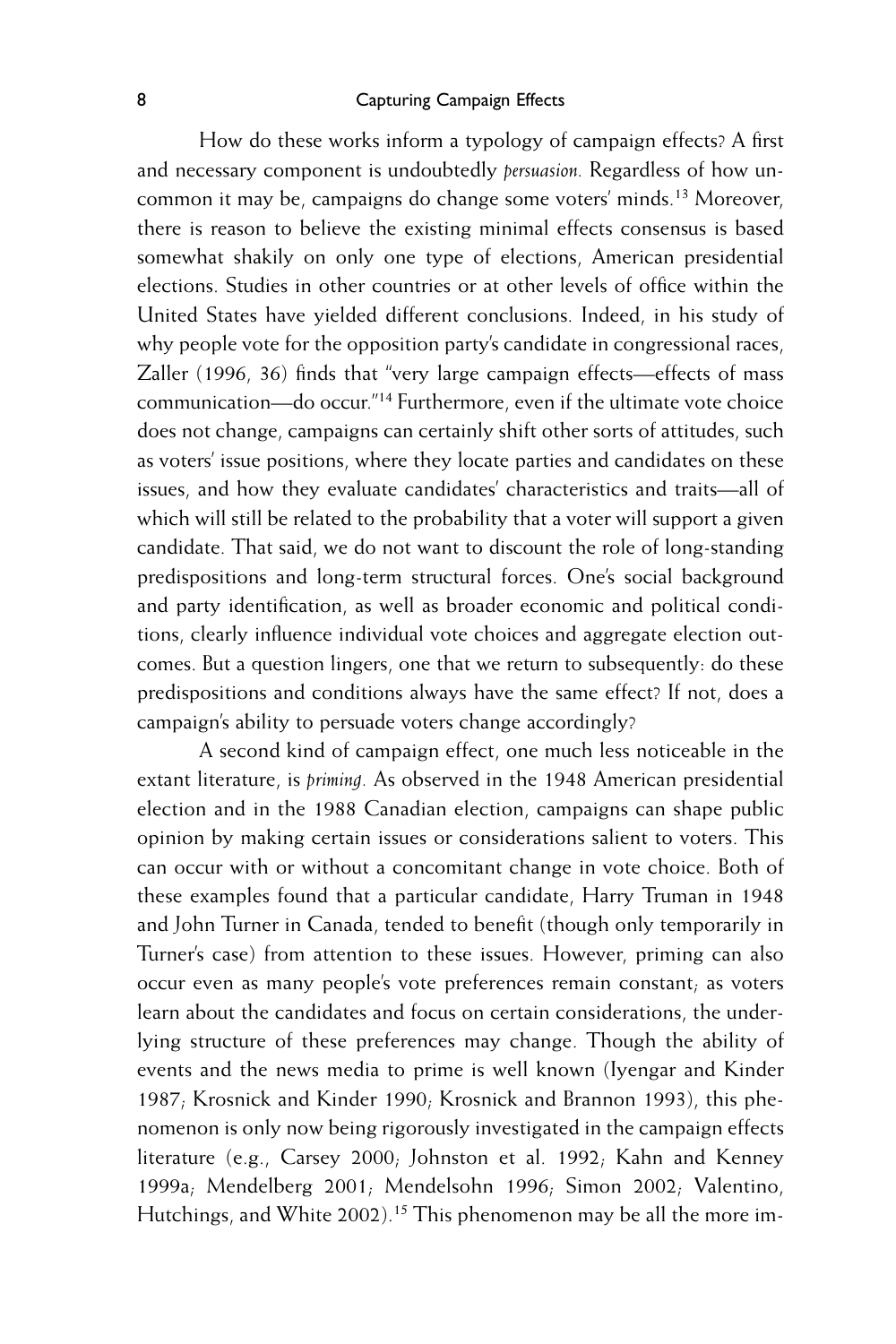portant if priming is indeed the mechanism by which voters are "enlightened" and, as Holbrook (1996), Campbell (2000), and Gelman and King (1993) suggest, fundamental conditions such as the state of the economy come to influence election outcomes so strongly.<sup>16</sup> If this is true, then particular attention should be paid to "valence" issues, such as the state of the economy, where there is general consensus on the end (prosperity in this case) but dissensus on who can get us there. To look at valence issues in this way is somewhat unorthodox, in that some scholars (Campbell 2000; Popkin 1991) argue that economic voting is "easy" because it involves easily available information about one's personal financial circumstance.<sup>17</sup> However, one cannot assume that such "easy" cues are automatic: one factor in Al Gore's loss in 2000 was his failure to "prime" voters' quite positive assessments of the national economy (Johnston, Hagen, and Jamieson 2004). This may explain why in 2000 so many forecasting models, which hinge on "fundamentals" like the economy, overestimated Gore's vote share. In this volume, Ansolabehere ("The Paradox of Minimal Effects") describes how economic voting might be swayed by public information provided by the campaign, and Bartels ("Priming and Persuasion in Presidential Campaigns") provides evidence that campaigns in fact prime economic considerations.18

We must also consider whether "position" issues, where there is actual disagreement over the end, may be even more susceptible to priming in that they tend to distinguish the two candidates more clearly and thus could be expected to polarize voters. A key consideration here is the dimensionality of issue conflict in a given political system. Where do the cleavages lie? Which are interparty and which are intraparty? For example, in the United States we commonly distinguish economic and social issues, since it is possible to be, for example, a pro-choice fiscal conservative. In this volume Highton ("Alternative Tests for the Effects of Campaigns and Candidates on Voting Behavior") demonstrates voter response to candidate position taking on abortion. Alvarez and Shankster ("Studying Statewide Political Campaigns") trace how campaign advertising in two 1994 California races directly shaped the issues voters considered in choosing a candidate.<sup>19</sup>

Priming is not only a process with consequences for voters. It also can affect the balance of partisan forces and, ultimately, the election as a whole. As voters come to weight certain considerations more heavily, the probability of their choosing the candidate who benefits from those considerations will increase. For example, a pro-choice voter will gravitate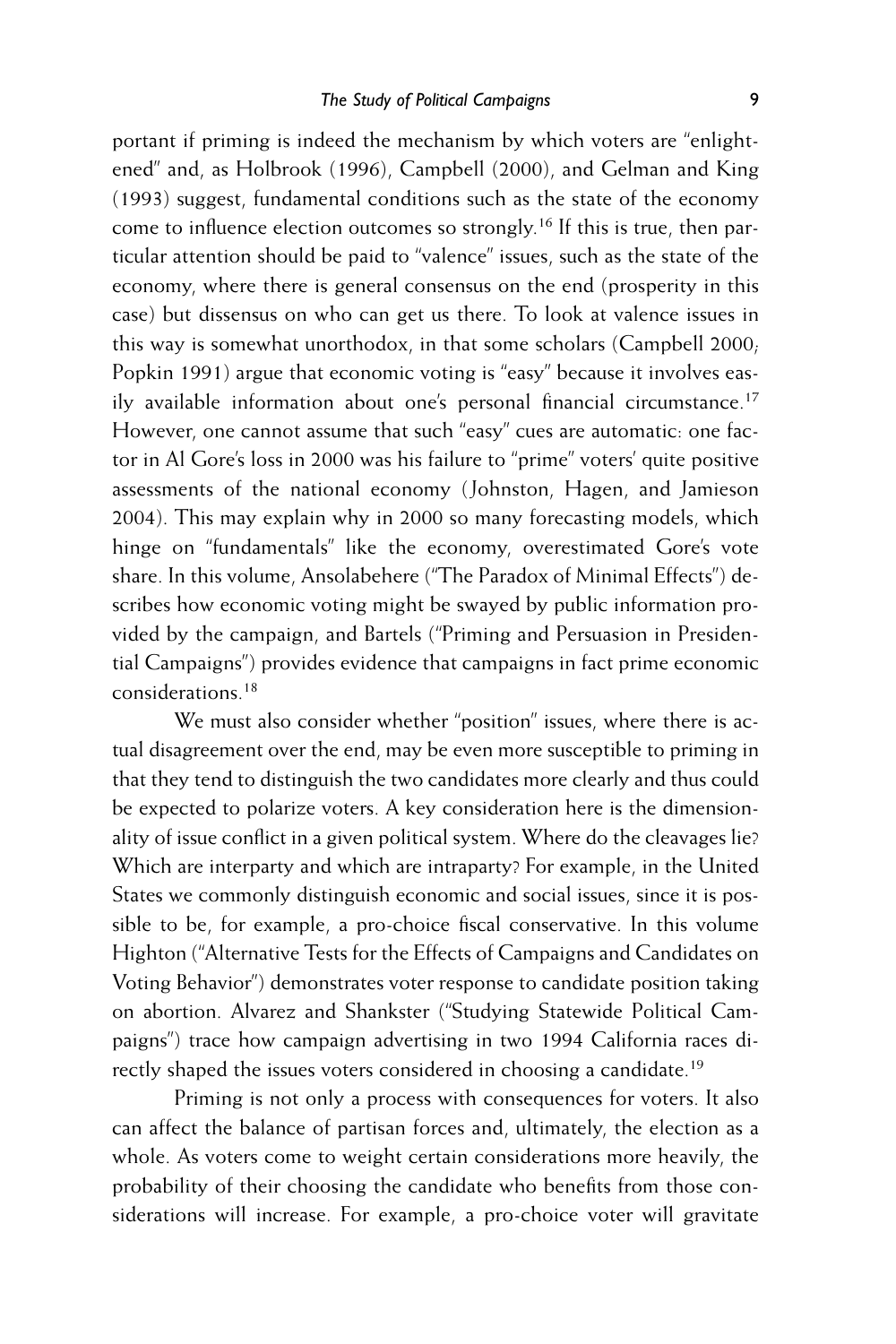increasingly toward the pro-choice candidate as abortion becomes a salient election-year issue. Candidates thus have an incentive to structure the election's agenda as much as possible.<sup>20</sup> Priming will solidify the support of their partisans and potentially lure swing voters into their camp as well. Finally, priming has implications for how we interpret elections: its impact on the election's agenda will speak strongly to the perennial question, "What was this election about?"

Persuasion and priming are perhaps most prominent in this typology of campaign effects, but they are by no means exhaustive. In particular, we want to consider two others, one quite straightforward and the other much more subtle. First, campaigns obviously affect voters by *informing* and *mobilizing* them. Voters begin the campaign in a state of comparative ignorance. From a normative perspective, we hope that the campaign will capture their attention and inspire them to learn about and cogitate on the choice before them. Of course, the extent of that cogitation is always an open question. Nevertheless, a number of studies have shown that campaigns educate voters about the candidates and in particular about their stands on certain issues (Alvarez 1998; Conover and Feldman 1989; Dalager 1996; Franklin 1991; Holbrook 1999; Marcus 1982; see Jacobson and Fournier essays, this volume).<sup>21</sup>

As noted, informing is bound up with a host of other related effects—growing interest, attention to campaign news, and so forth—but perhaps the most important of these effects is the propensity to vote. That is, campaigns may help to mobilize voters (Patterson and Caldeira 1983; Caldeira, Patterson, and Markko 1985; Rosenstone and Hansen 1993; Gerber and Green 2000a, 2000b). Chief among these means is direct contact with voters, such as a phone call or a knock at the door. Acknowledging mobilization as a campaign effect also allows us to consider the opposite case, when campaigns could conceivably *demobilize* voters. The logic here, documented most thoroughly by Ansolabehere et al. (1994) and Ansolabehere and Iyengar (1995), is that "negative" campaigning alienates voters so much that they grow to dislike both candidates and therefore stay home on Election Day. Though, empirically speaking, the jury is still out on this thesis, it nonetheless draws our attention to the potentially deleterious effects of campaigns and, in particular, contemporary modes of campaign activity such as the "attack ad."22 While these studies all deal with campaigns' secular effects on turnout, it is equally likely that mobilization could have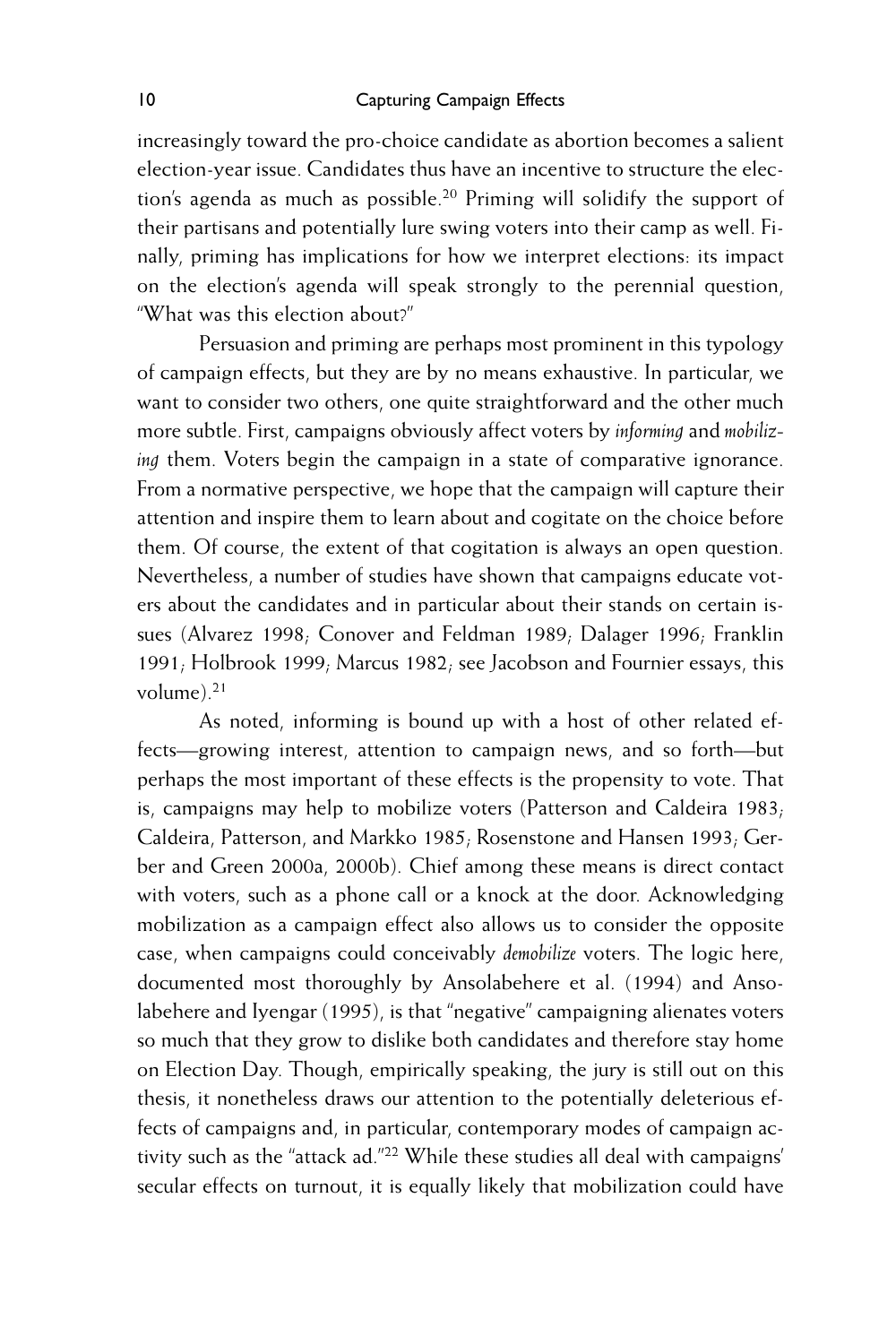partisan consequences as well. While it is a truism that candidates want to mobilize their followers and to encourage their opposition to stay home, political science has as yet failed to investigate this phenomenon.

Second, campaigns can alter voters' *strategic considerations.* We can imagine two kinds of strategic issues that a campaign may influence. One such issue is electoral viability, which seems especially relevant under the plurality formula but can also be relevant for threshold requirements under proportional representation (PR). The other is a coalitional signal, which seems most pertinent under PR.

Campaigns provide voters an opportunity to update their expectations of each candidate's or party's chances of success. In the American context, this notion is particularly relevant in primary elections. When there is an absence of partisan cues and a bewildering array of candidates, many of them strangers, viability becomes paramount. As discussed previously, voters prefer candidates who seem like they can win (Bartels 1987, 1988)—a tendency no doubt supported by media eager to cover the horse race among these candidates (Patterson 1980, 1994; Brady and Johnston 1987). In multiparty systems, party viability is also an important consideration for voters (see the Blais, Gidengil, and Nevitte and the Jenkins essays, this volume).

Under certain kinds of PR, a party's probability of meeting threshold requirements may be a factor in choice. In New Zealand, for instance, the main way for a party to win seats in the house is to win at least 5 percent of the national popular vote. In 1996, as it happened, the smaller parties of the Right were in particular danger of failing to achieve this level of support. There might thus have been an incentive for Rightist voters to shift from the largest conservative party to one or the other of two smaller ones. Campaign-period polls could factor into these considerations (see the Johnston and Vowles essay, this volume).

A campaign is also an obvious site for signaling by potential coalition partners. A party's willingness to take on certain partners may enhance or detract from its support. A party may alienate support by seeming too willing to embrace an unacceptable partner. Another possibility is this: if you wish to defect from your "usual" party to a "new" party it might help that this new party is willing to enter into a coalition with the one you traditionally support. None of this absolutely must happen in the campaign, but the campaign may be the most effective time to send the signal.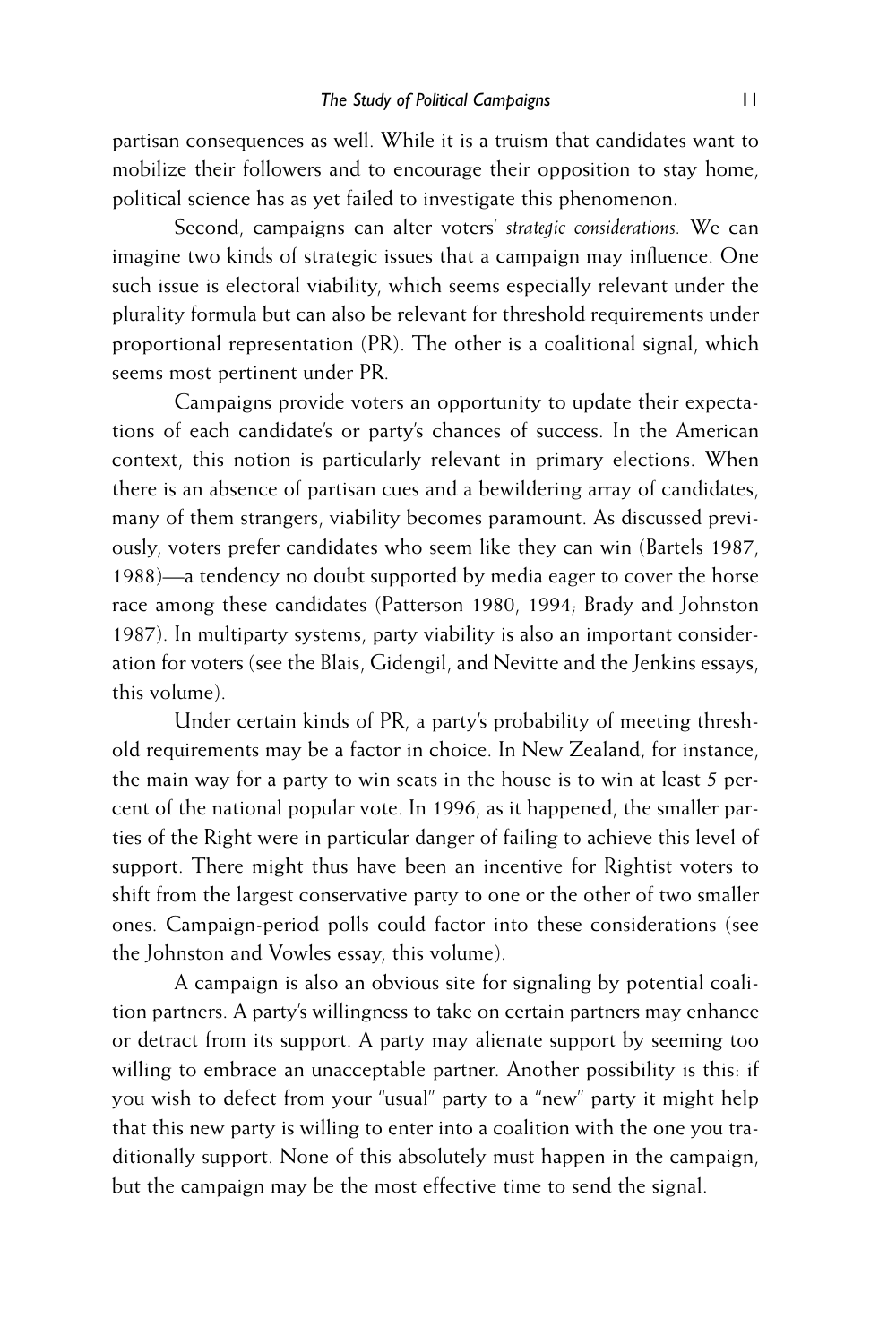## *What Is the Scope for Manipulation?*

When investigating campaign effects, we must avoid reductionist research questions such as "Do campaigns matter?" The research discussed previously demonstrates that a better question is this: When and how do campaigns matter? Campaign effects are themselves quite variable, and therefore we must identify which conditions narrow or broaden the scope for manipulation. One such factor is the *number of parties and candidates.* As noted already, primary election outcomes in the United States are often surprising and seem highly contingent on campaign activity. Similarly, an election featuring numerous minor and major parties can have both qualitatively and quantitatively different campaign effects than one with only two contenders for the throne. A related factor is the *dimensionality of issue conflict*. This concerns not only long-standing fissures in the party system but also new ones that might emerge during a campaign, perhaps thanks to the entrepreneurial efforts of a candidate. We need to also consider the *competitiveness* of the race at hand. A runaway victory usually requires no great campaign genius. But an equally matched race, with equal resources on and "messages flows" from both sides, could make campaign events and activity more meaningful. Fundamental *economic and political conditions* will themselves affect the degree of competitiveness and may dictate messages and strategies.

Besides these broader contextual considerations, there are those that pertain to candidates and voters themselves. For one, a *candidate's record* often comes into play. Candidates cannot create themselves de novo and thus may find that past words and deeds constrain their impact on voters. Parties face a comparable constraint in *issue ownership:* they often cannot credibly claim that they will act on an issue they had previously ignored.<sup>23</sup> The *novelty of issues* is similarly limiting. Voters tend to have firmer opinions on long-standing issues, opinions that remain steady amid campaign winds. However, new issues, whether raised by a candidate or arising from external events, may prove more amenable to campaign manipulation. Finally, we must account for heterogeneity among voters in terms of their attention and exposure to campaign activity. Perhaps the key variable here is *political awareness.* Voters will be most susceptible to persuasion in particular, at medium levels of awareness, as the well aware are too set in their ways and the least aware are not paying attention.<sup>24</sup> (See the Gidengil and Everitt essay in this volume for intriguing evidence that a voter's *gender* conditions how he or she responds to news coverage of candidates.)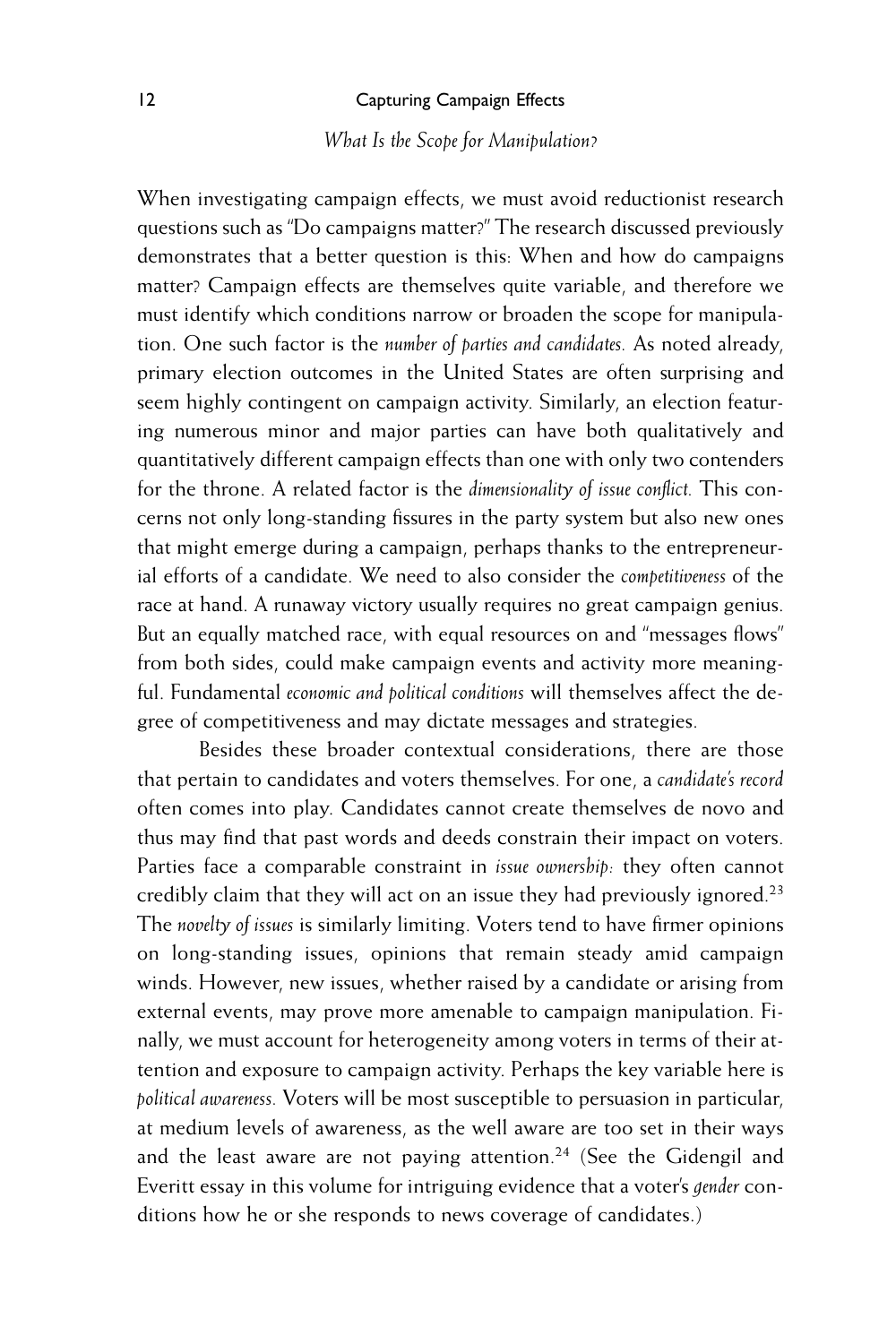A nuanced and promising scholarly agenda starts with the premise that there is more to campaigns than persuasion—priming, informing, mobilizing—and thus perhaps the minimal effects hypothesis misleads. This agenda should treat campaign effects not as dichotomies that do or do not exist but as variables or continua that depend on history, current circumstance, and the voters themselves.

## Studying Campaign Effects

The hypothesis we want to explore is that political campaigns matter. We want to know the following: Do campaigns persuade voters, and, if so, which voters? Do campaigns prime certain issues or considerations? If so, which ones and for whom? Do campaigns stimulate voter interest and ultimately voter turnout? Do campaigns shape strategic considerations as well? The next logical question is, How do we investigate these questions? What research designs are useful for studying campaign effects? Next we identify the major ways that scholars have explored campaign effects and discuss each design's strengths and weaknesses.

### *Laboratory Experiments*

The advantages of experiments are well known. Establishing causality is relatively unambiguous as long as the design possesses internal validity. Experiments eliminate competing causal explanations via random assignment and thereby isolate the causal impact of some treatment. In the case of campaign effects, experiments enable the researcher to create a very specific stimulus, which might be a television ad or printed material related to a candidate or race, and then to examine its impact (examples include Lodge, Steenbergen, and Brau 1995; Ansolabehere and Iyengar 1994, 1995; and Mendelberg 1997).

On the other hand, it may be hard to establish a laboratory context that is credible for subjects. Although Ansolabehere and Iyengar (1995) created such a context—in that subjects viewed campaign media in a casual setting that resembled the average living room—we wonder how much further their approach can be pushed (see Ansolabehere's other essay in this volume, "Campaigns as Experiments," for more discussion of the challenges facing experimental research). Even for credible setups, there remains the problem of external validity. Does "looking real" mean "being real"? At most the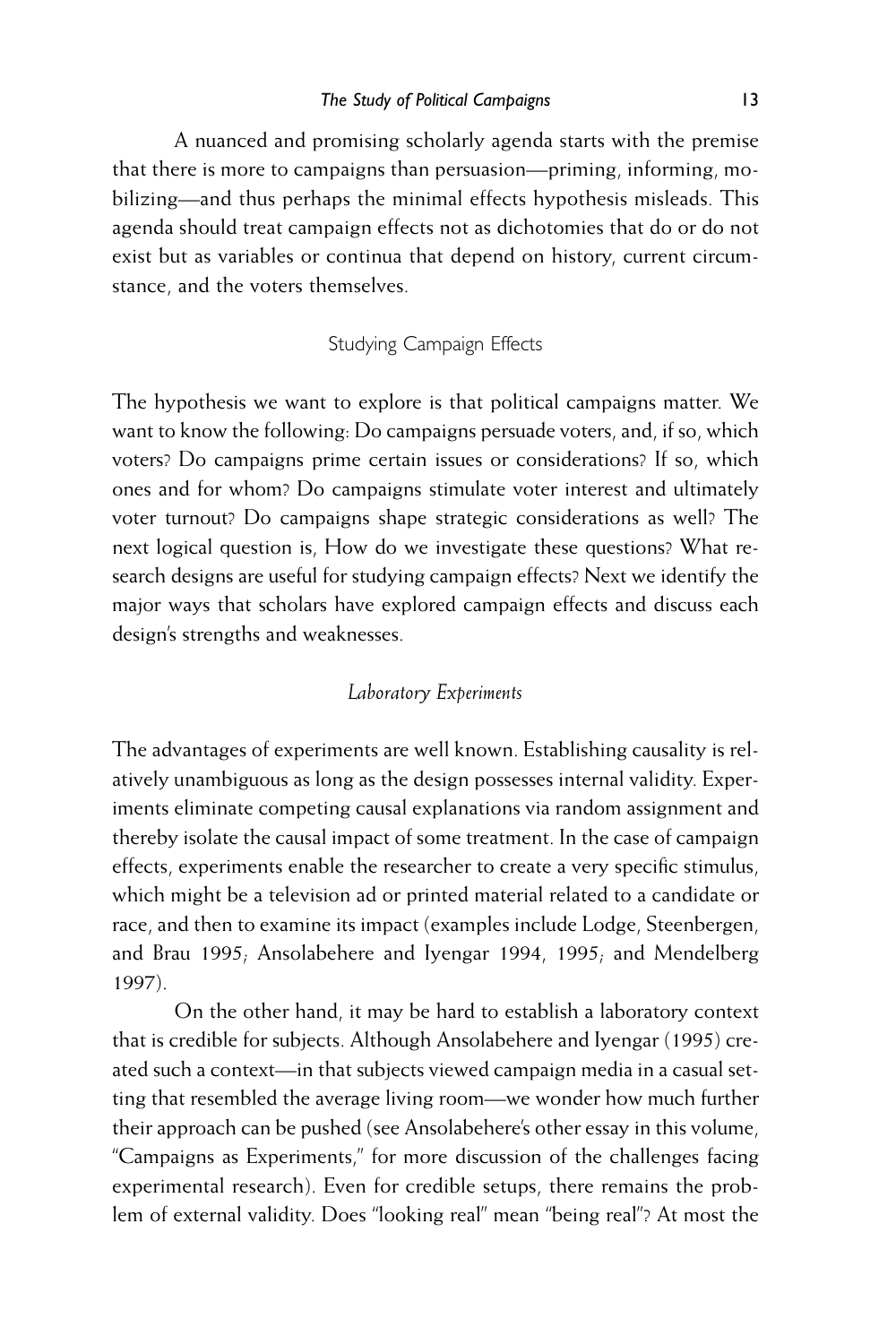laboratory can establish potential, rather than actual, impact. Some treatments may never find campaign analogues. Moreover, in the laboratory, exposure is controlled and every subject receives the stimulus. In the field, exposure is a variable and those most persuadable may be least exposed.

# *Field Experiments*

Until recently, field experiments in political science were quite rare, and experiments specifically about campaigns were more so. One kind of field experiment embeds the treatment within a survey questionnaire. Respondents then randomly receive question wording variations and so forth. Examples of this technique include the 1988 and 1992–93 Canadian Election Studies and the 1994 Missouri study by Paul Sniderman and his colleagues (see the Elms and Sniderman essay, this volume). A second kind of field experiment is the one employed by Gerber and Green (2000a, 2000b) in New Haven, Connecticut. In this case, New Haven voters were randomly assigned to receive various get-out-the-vote materials. The field experiment retains the advantages of random assignment and compensates for some of the disadvantages of the laboratory because it does not require an artificial setting. It can be even more effective if conducted during an actual campaign.

On the other hand, field experiments cannot create all manner of campaign stimuli. The New Haven study, for example, employed treatments involving leaflets, phone calls, and face-to-face contact. However, it may be more difficult to design a true field experiment that could capture a more complex stimulus, such as an advertising campaign. Most important, the field experiment shares the laboratory's limitation: it identifies a potential rather than an actual effect.25

# *Panels*

The panel design seems the natural starting point for analyzing campaigninduced change in that it generates observations potentially straddling a "treatment." Only a panel permits characterization of individual trajectories. Change across waves cannot possibly derive from sampling error (although it can be a regression artifact). Given enough waves, the panel also allows the researcher to separate instability from unreliability; that is, it addresses the errors-in-variables problem directly. Bartels (1993) shows con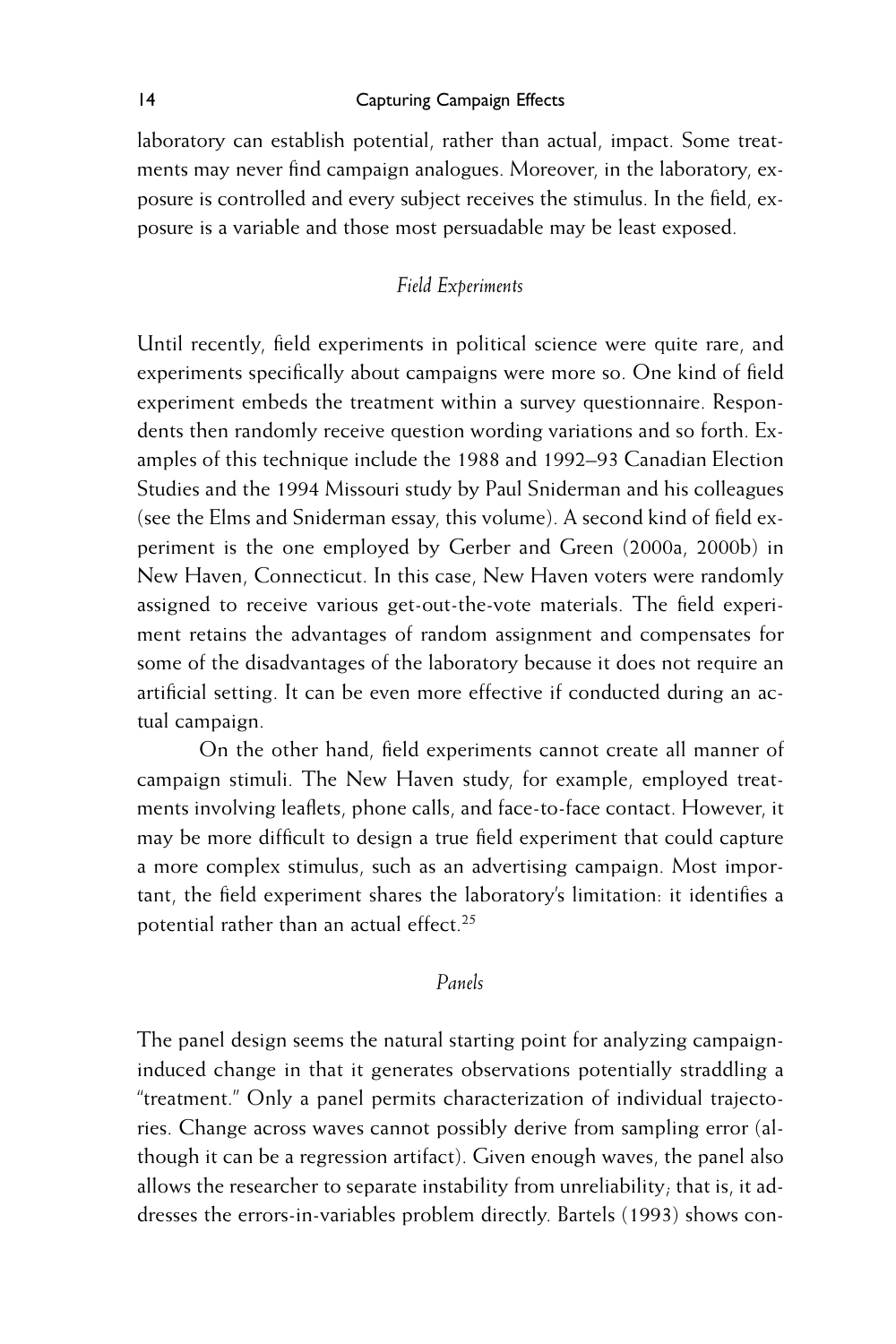vincingly that measurement error in indicators such as media exposure attenuates their impact on political preferences and thus understates the potential effect of the campaign. Furthermore, if we know in advance the events and the periods we want to cover, for example, a debate and a specific period after the debate, the panel is the most effective way of identifying event-induced change. (See the Bartels essay, this volume, for further discussion of these and other advantages of panels. Extant empirical studies include, inter alia, Lazarsfeld, Berelson, and Gaudet 1948; Berelson, Lazarsfeld, and McPhee 1954; Patterson 1980; Markus 1982; Bartels 1993; Finkel 1993; Norris et al. 1999; Hillygus and Jackman 2003.)

With these great advantages come serious disadvantages. One is an instrument effect: an interview may affect subsequent responses so much that observed changes may result from nothing but previous interviews. Mortality in the panel raises questions about the representativeness of later waves, particularly in terms of their susceptibility to influence and change. Diligent pursuit of respondents across later waves can be expensive.

The biggest issue, however, may be the crudeness of the panel's "granularity." The greater the gap between waves, the harder it is to identify campaign effects as competing explanations accumulate. Even when a single event could explain shifts, as with a debate, identifying its impact necessitates conditioning on cross-sectional differences, for example, in exposure. Infrequent waves will reduce the residual effects of exposure. Consider the example of a debate that succeeds in changing people's minds. Right after the debate, differences between those who did and did not see the debate tend to be large. But as time passes, this difference will shrink as the broadly held interpretation of the debate permeates the population. If we are fortunate enough to be in the field right after the debate, we can at least capture the direct impact but will still miss the indirect effect, barring yet another wave. If the second wave is late, we will miss everything. The waves should register the net shift, of course, but how will it be pinned to the debate?

# *The Rolling Cross-Section*

The rolling cross-section (RCS) addresses these concerns. Because it typically is composed of daily samples, its granularity is very fine. The design does not precommit researchers to timing, to events, or to a theory of dynamic form. For certain plausible models, for example, diffusion models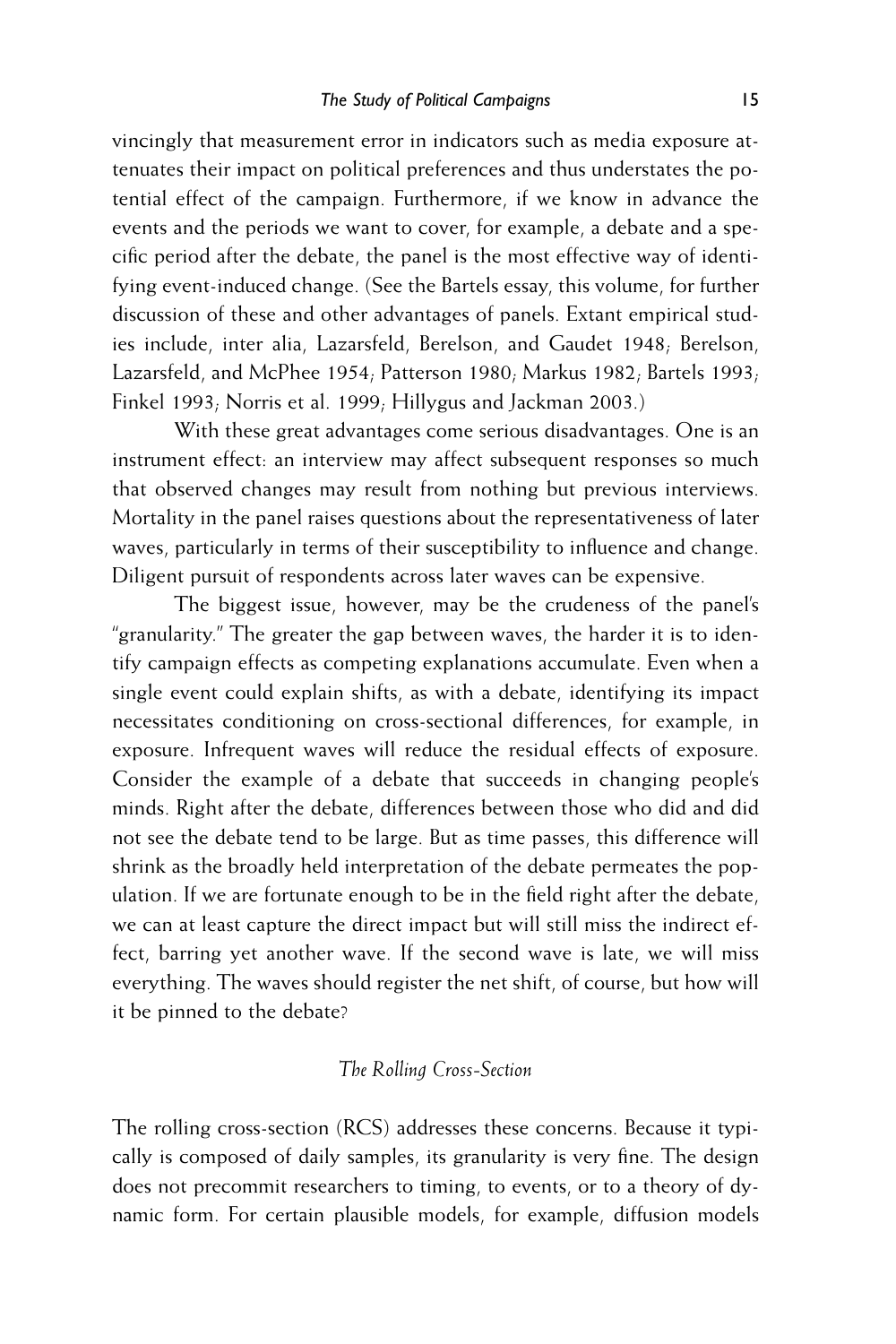with curvilinear trajectories, it may be the only design that can capture the hypothesized effect. And the design is cheap. It costs little more than an ordinary cross-section. Garnering adequate daily samples does require some micromanagement, and the response rate must be allowed to drop off at the very end, but these problems pose no fundamental difficulties. The RCS has been implemented in several Canadian Election Studies (see Johnston et al. 1992, inter alia) and most recently in the Annenberg National Election Studies of 2000 and 2004 (Johnston, Hagen, and Jamieson 2004).

In principle, the RCS can be married to a panel design, where the first wave precedes the campaign and the RCS component is, in effect, a "metered" panel. So long as the net partisan direction of impact from the campaign does not change mid-period, it suffices to interview each respondent only once during the campaign. Stretches of the campaign can be treated as subpanels. To capture the campaign's cumulative impact, however, it would be necessary to go into the field a third time, after Election Day. Arguably, making the RCS the first wave and then reinterviewing after the event can realize much of the advantage of marrying the RCS to a panel.<sup>26</sup> At the same time, the response captured during the campaign proper is uncontaminated by instrument effects.

A major disadvantage of the RCS is that the daily sample is small. Just how small is a function of the total target sample and the campaign's length in days. Describing aggregate trends over time requires smoothing to separate real change from sampling noise (see the Brady and Johnston essay in this volume for a discussion of smoothing). Second, the RCS simply cannot solve the errors-in-variables problem, unless it is joined to at least two more waves (but this is also true of a conventional cross-section). Finally, to interpret dynamic trends persuasively, contextual information about media coverage and events is necessary. This enables one to link, say, a sudden downturn in a candidate's fortune to breaking news about a scandal, a poor debate performance, and so forth. Collecting and analyzing contextual data is difficult in two senses. First, it is time-consuming, especially when these data must be coded in some fashion to generate interpretable quantities. Second, there is no strong theory to guide coding and to suggest the shape and duration of effects that may result from certain kinds of campaign events (see Brady and Johnston 1987 for one coding scheme and Shaw 1999a for a discussion of event effects). Of course, it is fundamentally a strength of the RCS that it can be so fruitfully married to contextual data of this kind.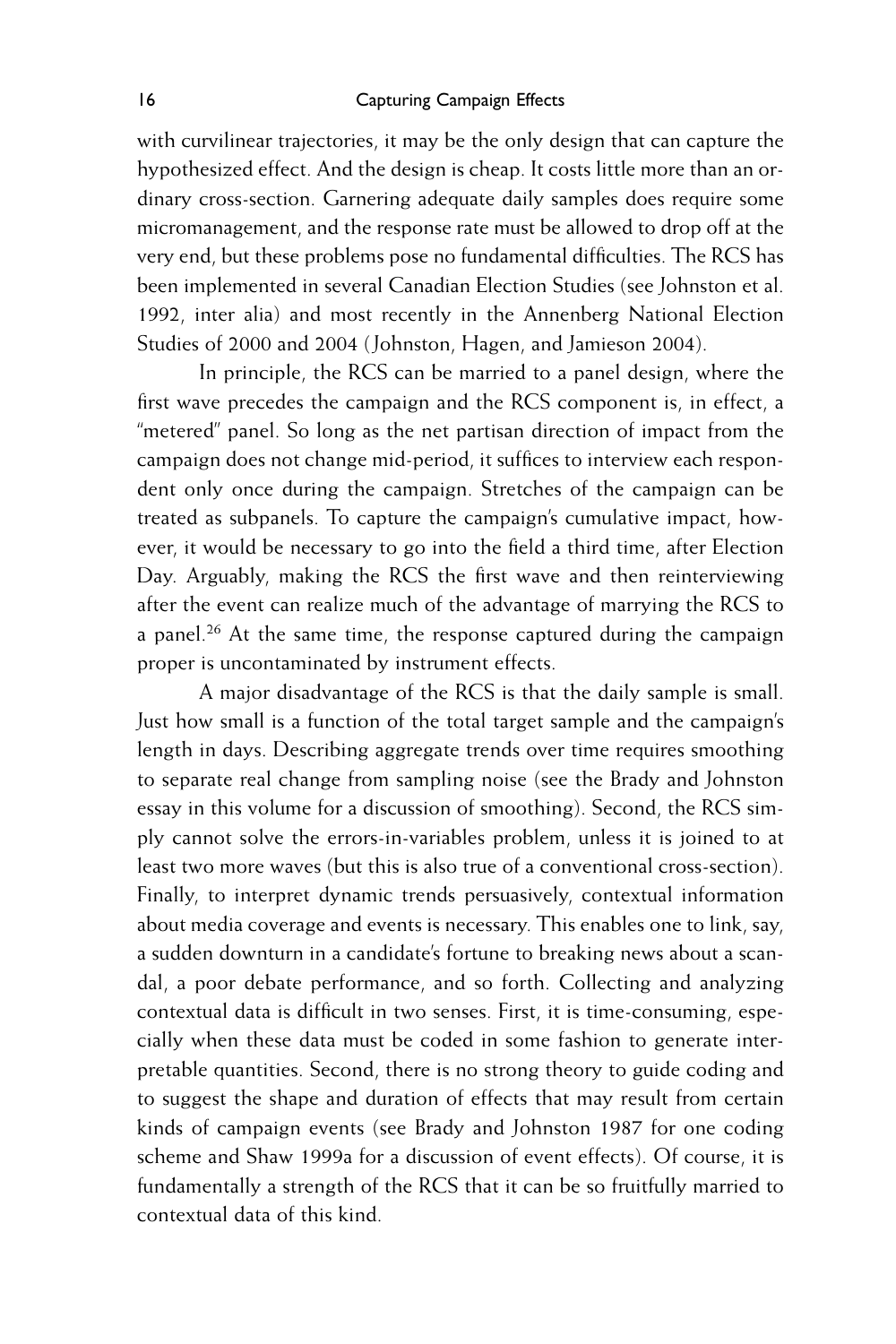# *Multiple Races*

The 1978 NES was the prototype of this design, with random samples from a large number of congressional districts. The NES Senate Election Studies have continued in this same tradition. This is, in fact, the oldest form of systematic investigation of campaign effects, going back to Jacobson's (1983) work on congressional elections. The crucial aspect of this design is that it samples districts, not respondents (Stoker and Bowers 2002). This ensures greater variation across settings, in candidates, races, party effort, media attention, and voter characteristics. Where the dependent variable is measured from a survey, the design allows employment of the whole sample (but see the next paragraph). It is rich in possibilities for "naturalistic" controls—for example, in the case of the U.S. Senate, one can examine the same state in years with and without an election.<sup>27</sup> However, in the case of Senate elections, the sample must also be designed to capture variation in races across states (Westlye 1983). This is the chief advantage of the NES Senate Election Studies.

There is, of course, the danger that any independent variable of interest may be correlated with idiosyncratic or fixed effects across the races so that it mistakenly picks up these fixed effects. The design may not address selection problems, and certain measurable variables may not really be predetermined. For example, do debates build interest or are they more likely to be held in states where interest is already high? The design is as reliant as others on exogenous information, such as candidate spending.28 Finally, dynamic effects will be missed by this purely cross-sectional design.

### *Same Cross-Section, Different Elections*

This design gains leverage from the traditional cross-sectional design by analyzing the same respondents as they vote in different races (see the Alvarez and Shankster and the Elms and Sniderman essays, this volume). In a way, this design is like a panel on the cheap, in that it permits comparison of repeated behavior by the same respondents. The behavior is virtually simultaneous, of course, but this is actually a strength, for the respondent must be essentially the same person each time, however divergent the behavior. In principle, then, just estimating the same equation on the same respondents for different races can identify certain campaign effects. When variation across coefficients is married to exogenous data, for example, the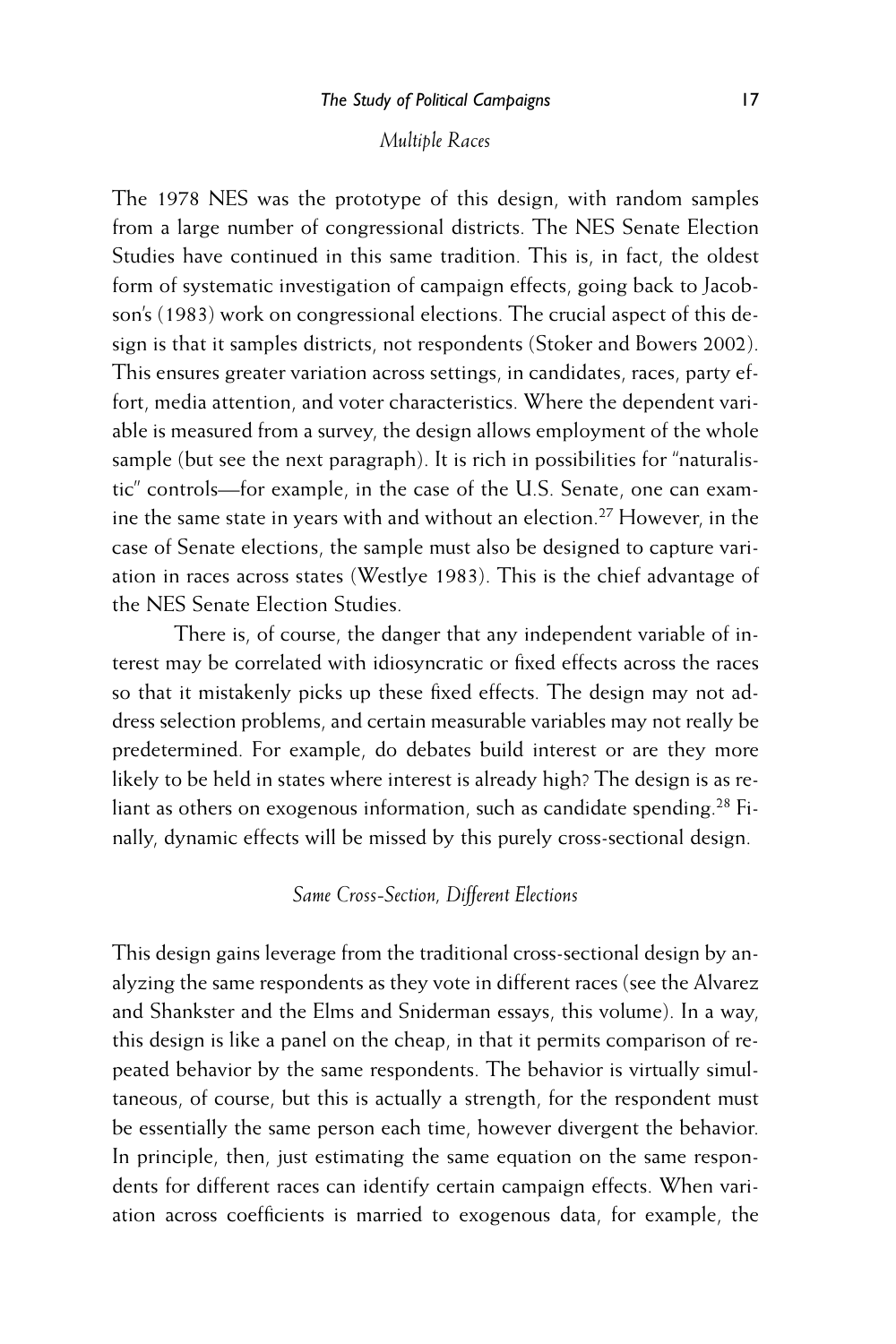content of advertising, the story can be quite powerful. The design does leave causal questions open. For example, what if people—candidates, voters, or both*—always* behave in characteristically different ways in different arenas? And in the end, the design is still not quite a panel, and so true dynamics cannot be captured.

These research designs draw attention to two key dimensions: time and space. Panel studies and RCSs tell dynamic stories, stories of how people's ideas and intentions change in the weeks and months preceding an election. When married with contextual data like events and advertising, one can tell even more nuanced stories about how the money and time that candidates and parties spend actually shape people's ideas and intentions. But even if data are not ordered over time, spatial variation can provide explanatory leverage. Examining multiple elections allows one to compare lopsided races where a heavily favored incumbent ran roughshod over some poor challenger with hard-fought races where two equally matched candidates slugged it out or to compare races where the campaign turned on the performance of the incumbent with races where it turned on a hotbutton issue. The evolution of American presidential elections in particular may make the conjoint study of time and space easier: the increased concentration of campaign activity in battleground states is making the country into a giant natural experiment (see Johnston, Hagen, and Jamieson 2004). So far, however, the potential of expanding both time and space in campaign studies has only barely been explored.

### Campaigns and Democratic Theory

That campaigns do influence citizens is fundamentally good news. Campaigns are the moments in political life when representatives and the represented interact most energetically. It would thus disappoint if voters largely tuned out and voted only in rote and ritualistic partisan ways. The recent research discussed herein suggests that, when candidates press the flesh and go on the air, voters are listening and learning. Campaigns can affect what voters know, whether they will vote, whom they will vote for, and why they will vote for that person. Ultimately, campaigns can affect who wins the election. Thus, the strategic decisions of candidates are not merely empty exercises in collective war-room intellect. Both the inputs and outputs of campaign processes can be consequential.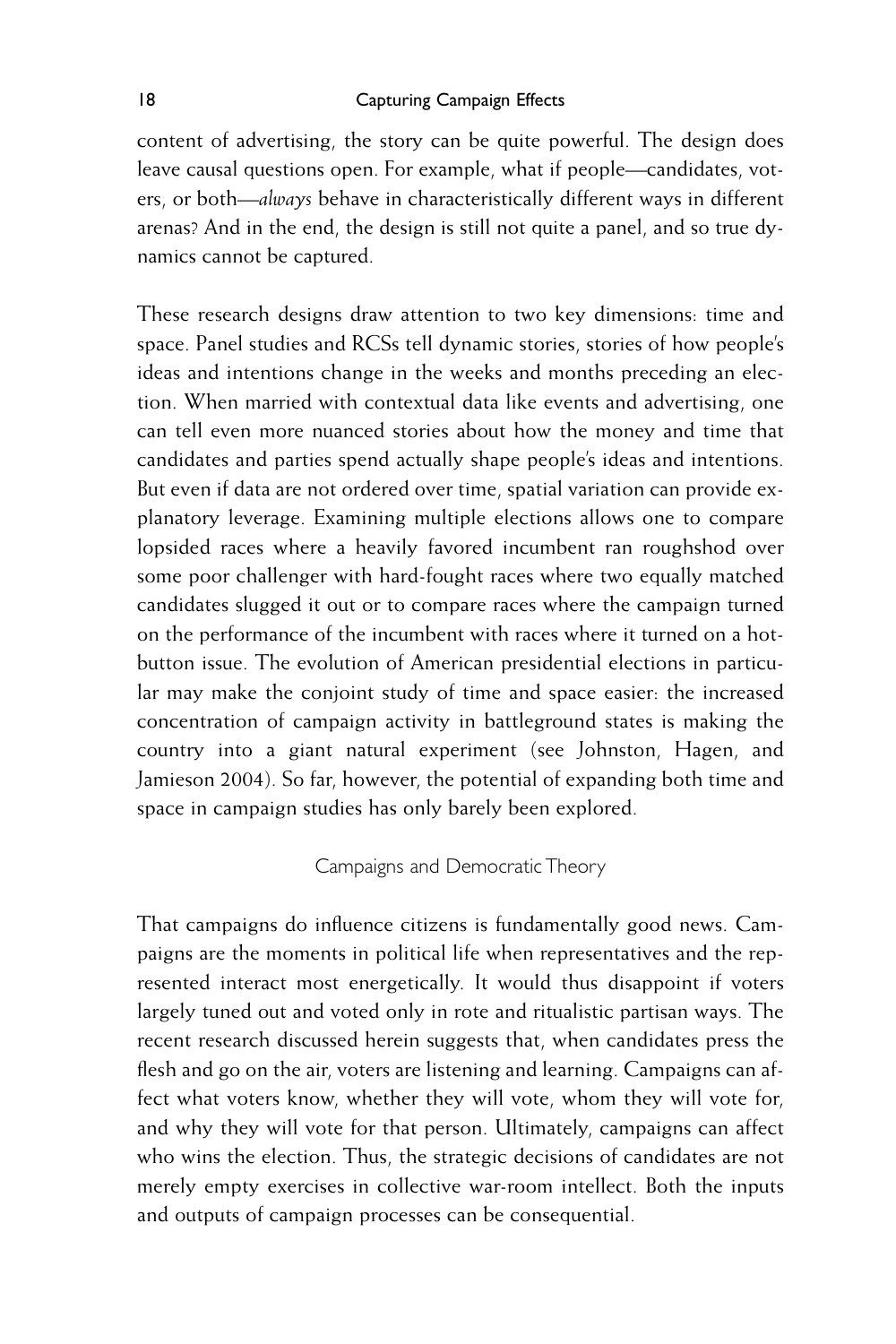But this raises another, more disconcerting possibility. What if campaigns function not so much to enlighten voters as to manipulate them? Manipulation entails two things: a candidate must make an unseemly statement, and voters must believe it. The meaning of *unseemly* could be debated endlessly, but ultimately such debate is rendered at least somewhat moot if the second condition fails to hold true. We believe that two conditions militate against manipulation. First and foremost, voters do not believe everything they are told. New information is filtered first through existing partisan predispositions. Second, new information, when it speaks strongly for or against one party or candidate, will typically not go unchallenged. This is to say, campaign discourse is contested. Claims by one party are contradicted by another. Furthermore, the media scrutinizes and evaluates the claims of all parties. The very nature of campaigns prevents any one side from single-handedly manipulating the electorate. However, this works best when the campaign is competitive, when all parties and candidates have the resources to make themselves heard. Arguably, then, the best way to limit campaign manipulation is to have more of a campaign.

### **NOTES**

1. Intensity is related to, but distinct from, competitiveness. A competitive election is one in which the outcome is in question. An intense campaign is one contested doggedly by the candidates or parties, regardless of whether any or all of them has a real chance of winning. Our guess is that all competitive elections have intense campaigns but that not all intense campaigns correspond to a competitive election.

2. Westlye (1983) distinguishes between "hard-fought" and "low-key" races, and he uses preelection descriptions of Senate contests in *Congressional Quarterly Weekly Report*'s biennial special election issue. Westlye notes, "The CQ descriptions usually focus on such matters as media coverage of the candidates, levels of public interest in the campaign, and candidate organization and campaigning skills" (259). Kahn and Kenney (1999a) argue for a single dimension of campaign intensity, operationalized as an index combining candidate activities, media reports, and competition. For our part, we believe that concrete indicators are generally preferable to the judgments of observers—especially because they can often be measured as continuous variables and not as dichotomies—and that intensity may in fact be multidimensional.

3. Finkel (1993) also arrives at this conclusion in his examination of panel data from the 1980 presidential election.

4. Berelson, Lazarsfeld, and McPhee (1954, 183) elaborate how campaigns shape issue dimensions: "the political process which finds its climax in the campaign is a system by which disagreements are reduced, simplified, and generalized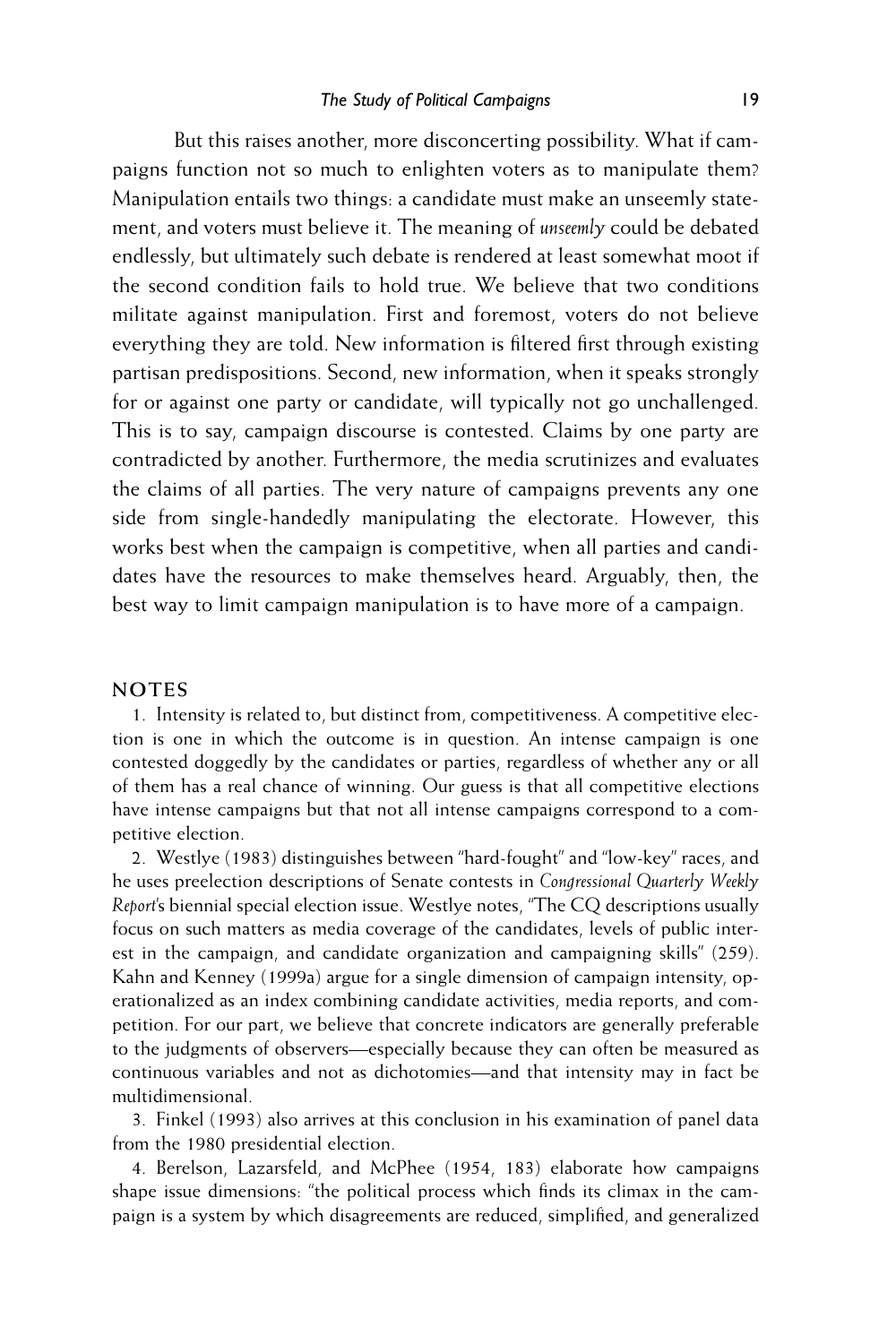into one big residual difference of opinion. It is a system for *organizing* disagreements."

5. To our knowledge, only Popkin (1991, 108–10) and Johnston (1992, 313) have noted explicitly that the Columbia School's results constitute priming. Gelman and King  $(1993, 433-34)$  present a general case for this finding when they describe the process of "enlightenment": "The function of the campaign, then, is to inform voters about the fundamental variables and their appropriate weights."

6. A notable exception is Patterson (1980), who keeps the Columbia tradition alive by analyzing a panel survey conducted in two communities—Erie, Pennsylvania, and Los Angeles—during the 1976 presidential campaign. He does not, however, emphasize the same themes, focusing more on voters' exposure and reaction to media coverage than on "campaign effects" per se.

7. Some have argued, however, that even party identification, that "unmoved mover," can shift during a campaign (Allsop and Weisberg 1988; but see Johnston 1992).

8. To the credit of the NES, this work was facilitated in part by some innovative NES surveys, notably the 1978 Congressional Election Study and the 1984 Rolling Cross-Section Study.

9. Though he is not in the business of election forecasting per se, Bartels (1998) examines historical dynamics in presidential elections and concludes that there is a great deal more electoral continuity than volatility. Like predictability, continuity seems to imply a lesser role for campaigns.

10. Shaw (1999a) elaborates Holbrook's work by estimating the duration of event effects but reaches similar conclusions about the magnitude of these effects. Likewise, Shaw (1999b) examines two other forms of campaign activity, campaign appearances and television advertising, and finds that each tended to move voter support. However, he again reaches a qualified conclusion: "Too much should not be made of the campaign effects discovered here—no elections would have been reversed without implausible changes in the distribution of campaigning in several key states" (357).

11. Holbrook (1996, 157) acknowledges this possibility—"One of the important roles of the campaign is to help move public opinion toward the expected outcome"—but does not make it an explicit part of his theory. As yet, political scientists do not necessarily understand how this equilibrating process arises.

12. Wlezien and Erikson (2002) make a strong claim that campaigns really do move the vote. Their approach resembles Holbrook's in relying on compilations of polls, but they apply more sophisticated dynamic modeling to argue that the electorate's response to campaigns resembles a random walk: a campaign's impact at one point in time endures for some time, and further displacement requires another impulse. This seems to be the aggregate analogue to the "on-line processing" model of Lodge, McGraw, and Stroh (1989), in that campaign information is incorporated (more or less permanently) into the running tally constituted by the tracking poll. For all that, Wlezien and Erikson's findings can still be squared with the Holbrook-Campbell imagery of a campaign whose potential impact is constrained by foreordained external factors.

13. Indeed, given that candidates and their campaign operatives generally ignore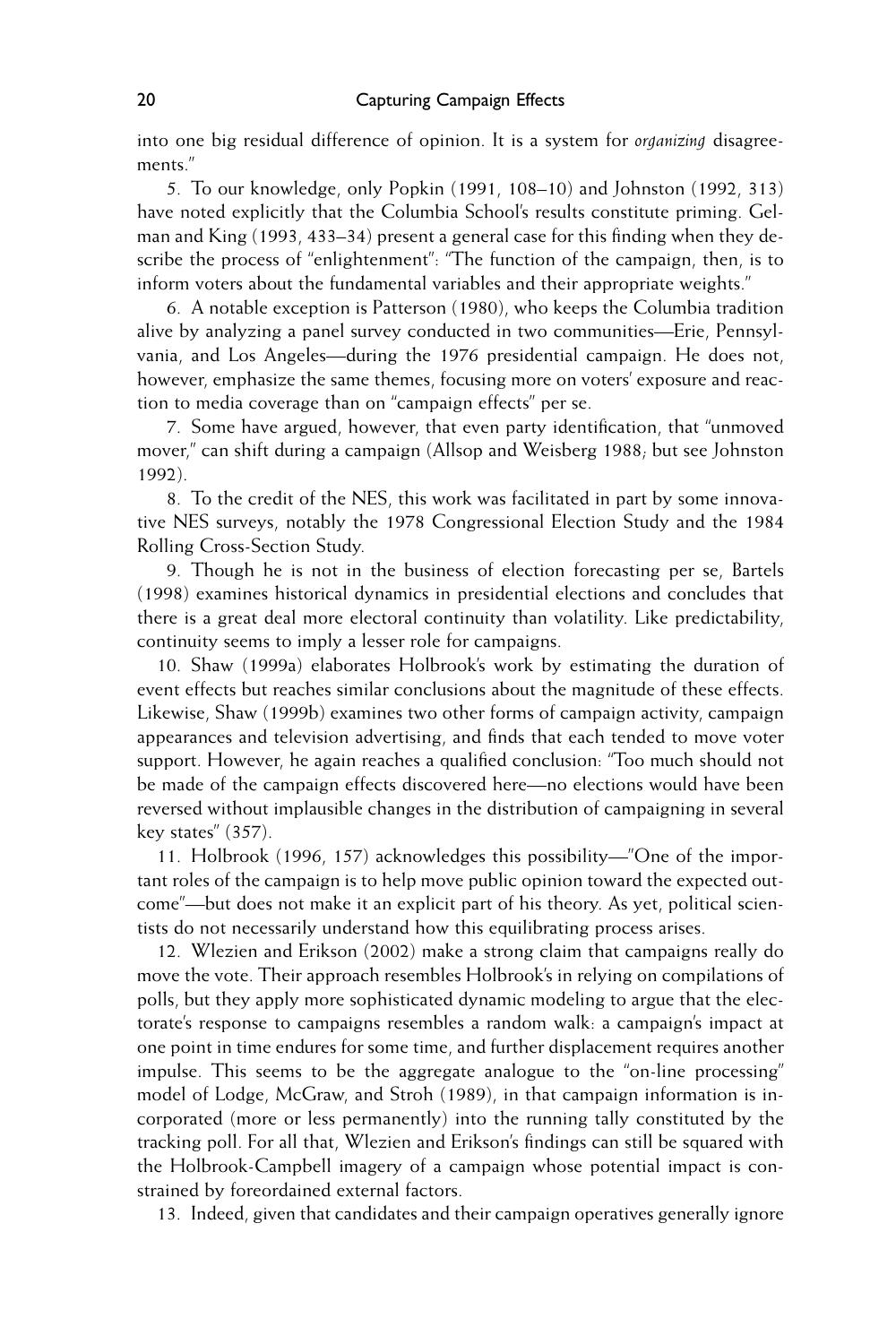the unpersuadables and focus only on so-called swing voters or swing states, it appears that they are aware of their limited power to persuade. Bradshaw (1995, 37) makes this point: "The key to successful strategy is not to try to appeal to everyone on his or her particular flash point but instead to select the types of voters you can most easily persuade based on the contrasts presented by the candidates."

14. Lodge, Steenbergen, and Brau (1995) come to a similar conclusion, though they rely on experimental evidence and champion an entirely different model of information processing.

15. Priming is related to another process, agenda setting. Agenda setting concerns the problems citizens consider most important (see, e.g., Baumgartner and Jones 1993; Erbring and Goldenberg 1980; MacKuen and Coombs 1981; Mc-Combs and Shaw 1972).

16. Holbrook and Campbell cannot really test the hypothesis that campaigns prime fundamental considerations because they rely on aggregate data, while priming is an individual-level phenomenon.

17. However, Hetherington (1996) shows that negative media coverage of the economy shaped economic evaluations in the 1992 presidential race and thereby contributed to George Bush's defeat. This suggests that this simple voting cue is actually malleable.

18. Candidate traits could also be considered a "valence issue," in the sense that everyone agrees that candidates should be honest, intelligent, and so on. Johnston, Hagen, and Jamieson (2004) identify changing perceptions of Gore's honesty as the key dynamic in the 2000 election. Johnston et al. (1992) demonstrate that campaigns can prime candidate traits as well (see also Mendelsohn 1996).

19. We do not address here possible emotional responses to candidates, as documented by Marcus and MacKuen (1993) and Marcus, Neuman, and MacKuen  $(2000)$ .

20. The strategic benefits of priming, as contrasted to a Downsian convergence on the median voter, are discussed by Riker (1983) as "heresthetics" and by Hammond and Humes (1993) and Carsey (2000).

21. Moreover, contrary to Shepsle (1972) and Page (1976), who argue that it benefits a candidate to be obfuscatory and vague about issues, Alvarez (1998) finds that reducing voters' uncertainty improves candidates' standing.

22. Participants in the ongoing debate include Bartels (1996); Finkel and Geer (1998); Freedman and Goldstein (1999); Ansolabehere, Iyengar, and Simon (1999); Kahn and Kenney (1999b); Wattenberg and Brians (1999); Lau et al. (1999); Jamieson (2000); Lau and Pomper (2002); and Clinton and Lapinski  $(2004).$ 

23. See Petrocik 1996 for evidence of how consonance among voters' and parties' agendas shapes preferences.

24. This argument is, of course, Zaller's (1992). He builds on the work of McGuire (1968, 1969).

25. There is also the possibility that the actual campaign may render an experimental manipulation ineffective. For instance, for the 1988 Canadian election, Johnston et al. (1992) discuss the effect of giving or withholding Brian Mulroney's name as the agent implicitly responsible for negotiating the FTA. This effect, which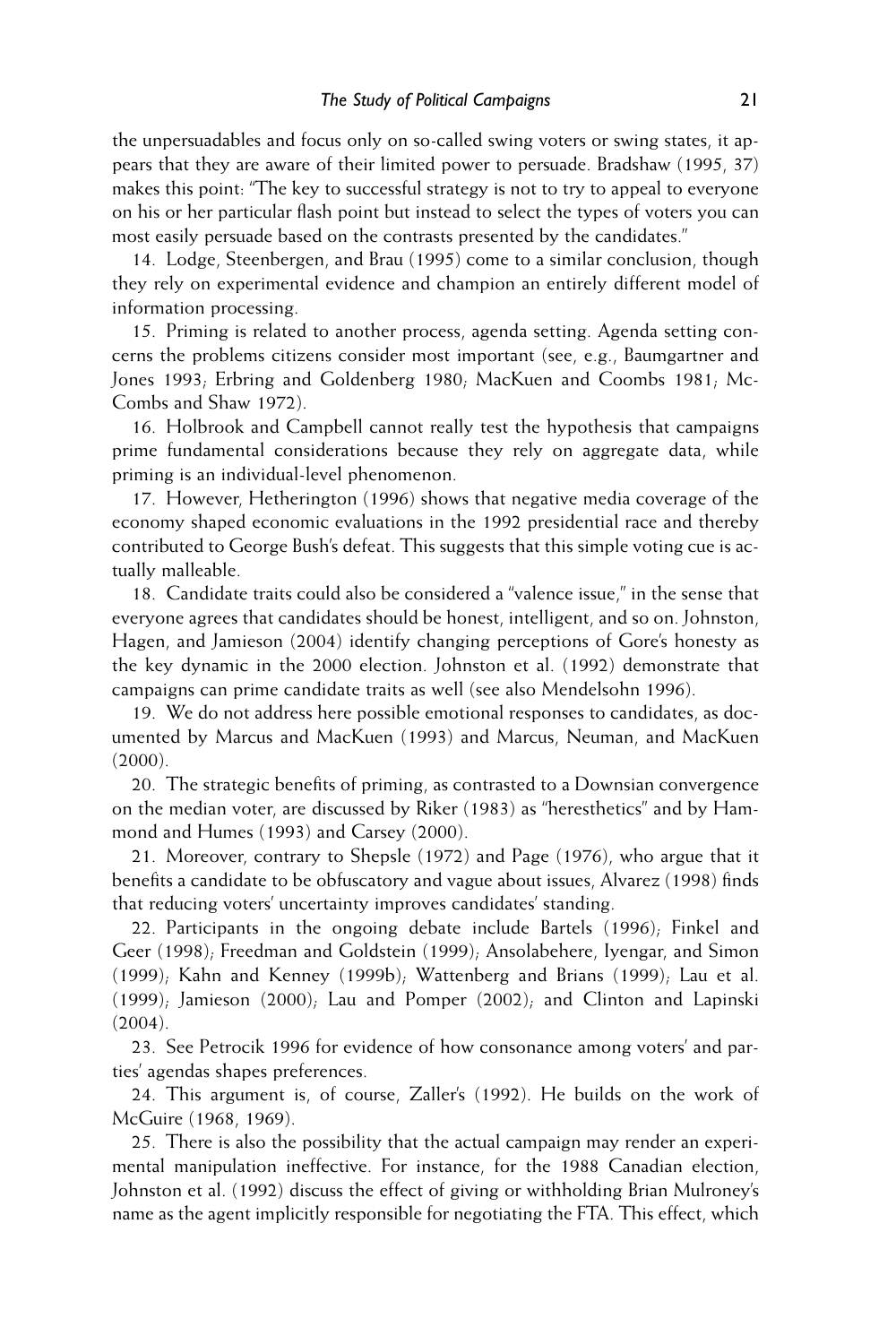became evident only through experimental manipulation within a survey questionnaire, did not persist after the key debate primed the issue once and for all.

26. Johnston and Brady (2002) show the precise conditions under which a postelection reinterview can capture most of the relevant, preelection cross-sectional variation.

27. Franklin (1991) draws upon another natural experiment, comparing perceptions of senators up for election to those of senators not up for election.

28. A noteworthy development in campaign advertising data deserves mention here. Advances in satellite tracking now produce precise information about when and where specific television advertisements appear. For example, these data could tell you that, during the 2000 election, Al Gore aired an advertisement that discussed his education policy on October 24 at  $4.47$  p.m. on the ABC affiliate in Fresno, California, during an episode of *Oprah*. Freedman and Goldstein (1999) and Goldstein and Freedman (2000) were the first to exploit these data. The Wisconsin Television Advertising Project continues to collect, compile, and release these data.

#### **REFERENCES**

- Allsop, Dee, and Herbert F. Weisberg. 1988. "Measuring Change in Party Identification in an Election Campaign." *American Journal of Political Science* 32:996–1017.
- Alvarez, R. Michael. 1998. *Information and Elections.* Rev. ed. Ann Arbor: University of Michigan Press.
- Ansolabehere, Stephen, and Shanto Iyengar. 1994. "Riding the Wave and Claiming Ownership over Issues: The Joint Effects of Advertising and News Coverage in Campaigns." *Public Opinion Quarterly* 58:335–57.

———. 1995. *Going Negative: How Political Advertisements Shrink and Polarize the Electorate.* New York: Free Press.

- Ansolabehere, Stephen D., Shanto Iyengar, and Adam Simon. 1999. "Replicating Experiments Using Aggregate and Survey Data: The Case of Negative Advertising and Turnout." *American Political Science Review* 93:901–10.
- Ansolabehere, Stephen, Shanto Iyengar, Adam Simon, and Nicholas Valentino. 1994. "Does Attack Advertising Demobilize the Electorate?" *American Political Science Review* 88:829–38.
- Bartels, Larry M. 1987. "Candidate Choice and the Dynamics of the Presidential Nomination Process." *American Journal of Political Science* 31:1–30.
- ———. 1988. *Presidential Primaries and the Dynamics of Public Choice.* Princeton: Princeton University Press.
- ———. 1993. "Messages Received: The Political Impact of Media Exposure." *American Political Science Review* 87:267–85.

———. 1996. Review of *Going Negative: How Political Advertisements Shrink and Polarize the Electorate. Public Opinion Quarterly* 60:456–61.

———. 1998. "Electoral Continuity and Change, 1868–96." *Electoral Studies* 17: 301–26.

- Bartels, Larry M., and John Zaller. 2001. "Presidential Vote Models: A Recount." *PS: Political Science and Politics* 34:9–20.
- Baumgartner, Frank R., and Bryan D. Jones. 1993. *Agendas and Instability in American Politics.* Chicago: University of Chicago Press.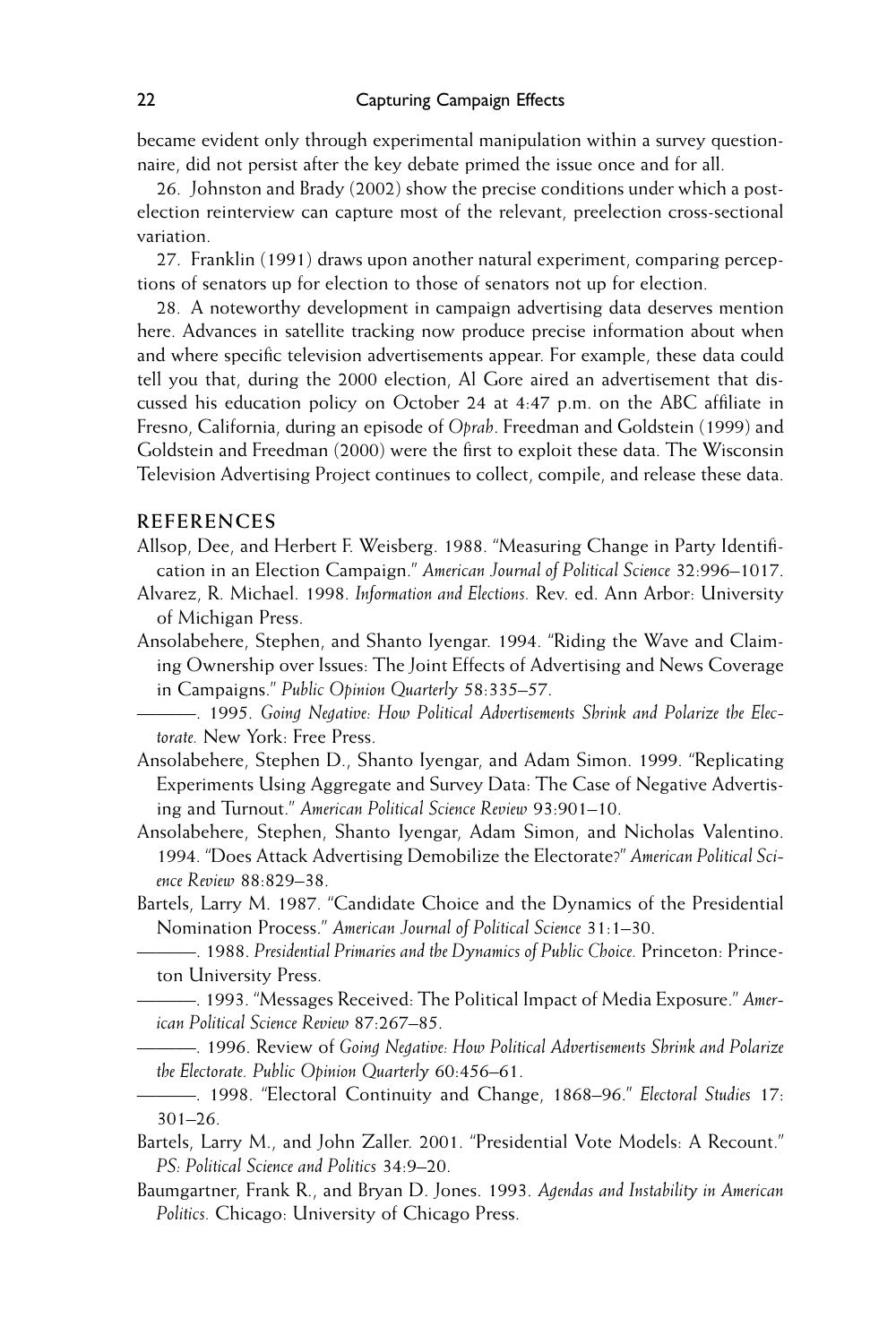- Berelson, Bernard R., Paul F. Lazarsfeld, and William N. McPhee. 1954. *Voting: A Study of Opinion Formation in a Presidential Campaign.* Chicago: University of Chicago Press.
- Bradshaw, Joel. 1995. "Who Will Vote for You and Why: Designing Strategy and Theme." In *Campaigns and Elections American Style,* ed. James A. Thurber and Candice J. Nelson. Boulder: Westview Press.
- Brady, Henry E., and Richard Johnston. 1987. "What's the Primary Message: Horse Race or Issue Journalism?" In *Media and Momentum: The New Hampshire Primary and Nomination Politics,* ed. Gary R. Orren and Nelson W. Polsby. Chatham, NJ: Chatham House.
- Caldeira, Gregory A., Samuel C. Patterson, and Gregory A. Markko. 1985. "The Mobilization of Voters in Congressional Elections." *Journal of Politics* 47:490–509.
- Campbell, Angus, Philip E. Converse, Warren E. Miller, and Donald Stokes. 1960. *The American Voter.* New York: Wiley.
- Campbell, James A., and James C. Garand, eds. 2000. *Before the Vote: Forecasting American National Elections.* Thousand Oaks, CA: Sage.
- Campbell, James E. 2000. *The American Campaign: U.S. Presidential Campaigns and the National Vote.* College Station: Texas A&M Press.
- Carsey, Thomas M. 2000. *Campaign Dynamics: The Race for Governor.* Ann Arbor: University of Michigan Press.
- Clinton, Joshua D., and John S. Lapinski. 2004. "Targeted Advertising and Voter Turnout: An Experimental Study of the 2000 Presidential Election." *Journal of Politics* 66 (1): 69–96.
- Conover, Pamela Johnston, and Stanley Feldman. 1989. "Candidate Perception in an Ambiguous World: Campaigns, Cues, and Inference Processes." *American Journal of Political Science* 33:912–40.
- Dalager, Jon K. 1996. "Voters, Issues, and Elections: Are the Candidates' Messages Getting Through?" *Journal of Politics* 58:486–515.
- Erbring, Lutz, and Edie N. Goldenberg. 1980. "Front-Page News and Real-World Cues: A New Look at Agenda-Setting by the Media." *American Journal of Political Science* 24:16–49.
- Fair, Ray. 1978. "The Effect of Economic Events on the Vote for President." *Review of Economics and Statistics* 60:159–72.
- Finkel, Steven E. 1993. "Reexamining the 'Minimal Effects' Model in Recent Presidential Campaigns." *Journal of Politics* 55:1–31.
- Finkel, Steven E., and John Geer. 1998. "A Spot Check: Casting Doubt on the Demobilizing Effect of Attack Advertising." *American Journal of Political Science* 42: 573–95.
- Franklin, Charles H. 1991. "Eschewing Obfuscation? Campaigns and the Perception of U.S. Senate Incumbents." *American Political Science Review* 85:1193–214.
- Freedman, Paul, and Ken Goldstein. 1999. "Measuring Media Exposure and the Effects of Negative Campaign Ads." *American Journal of Political Science* 43:1189–208.
- Gelman, Andrew, and Gary King. 1993. "Why Are American Presidential Election Polls So Variable When Votes Are So Predictable?" *British Journal of Political Science* 23:409–51.
- Gerber, Alan S., and Donald P. Green. 2000a. "The Effects of Personal Canvassing,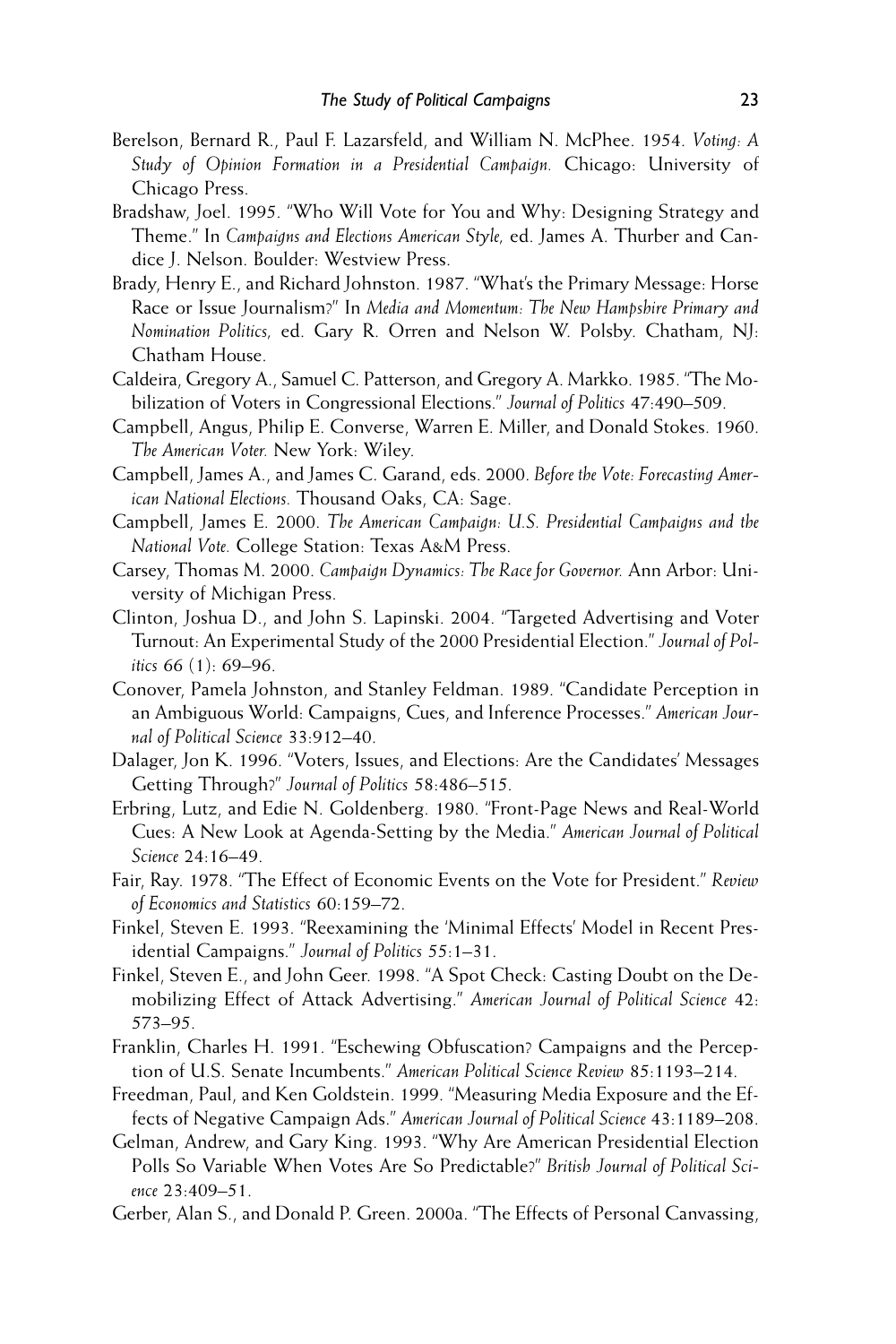Telephone Calls, and Direct Mail on Voter Turnout: A Field Experiment." *American Political Science Review* 94:653–64.

———. 2000b. "The Effect of a Non-Partisan Get-Out-The-Vote Drive: An Experimental Study of LeaBetting." *Journal of Politics* 62:846–57.

- Goldstein, Ken, and Paul Freedman. 2000. "New Evidence for New Arguments: Money and Advertising in the 1996 Senate Elections." *Journal of Politics* 62:1087–108.
- Hammond, Thomas H., and Brian D. Humes. 1993. "The Spatial Model and Elections." In *Information, Participation, and Choice,* ed. Bernard Grofman. Ann Arbor: University of Michigan Press.
- Hetherington, Marc J. 1996. "The Media's Role in Forming Voters' National Economic Evaluations in 1992." *American Journal of Political Science* 40:372–95.
- Hibbs, Douglas A., Jr. 2000. "Bread and Peace Voting in U.S. Presidential Elections." *Public Choice* 104:149–80.
- Hillygus, D. Sunshine, and Simon Jackman. 2003. "Voter Decision Making in Election 2000: Campaign Effects, Partisan Activation, and the Clinton Legacy." *American Journal of Political Science* 47 (4): 583–96.

Holbrook, Thomas M. 1996. *Do Campaigns Matter?* Thousand Oaks, CA: Sage.

———. 1999. "Political Learning from Presidential Debates." *Political Behavior* 21:67–89.

- Iyengar, Shanto, and Donald Kinder. 1987. *News That Matters: Television and American Opinion.* Chicago: University of Chicago Press.
- Jacobson, Gary C. 1983. *The Politics of Congressional Elections.* Boston: Little, Brown.
- Jamieson, Kathleen Hall. 2000. *Everything You Think You Know about Politics . . . And Why You're Wrong.* New York: Basic Books.
- Johnston, Richard. 1992. "Party Identification and Campaign Dynamics." *Political Behavior* 14:311–31.
- Johnston, Richard, André Blais, Henry E. Brady, and Jean Crête. 1992. *Letting the People Decide: Dynamics of a Canadian Election.* Montreal: McGill-Queens University Press.
- Johnston, Richard, and Henry Brady. 2002. "The Rolling Cross-Section Design." *Electoral Studies,* 21:283–95.
- Johnston, Richard, Michael G. Hagen, and Kathleen Hall Jamieson. 2004. *The 2000 Presidential Election and the Foundations of Party Politics.* Cambridge: Cambridge University Press.
- Kahn, Kim Fridkin, and Patrick J. Kenney. 1999a. *The Spectacle of U.S. Senate Campaigns.* Princeton: Princeton University Press.

———. 1999b. "Do Negative Campaigns Mobilize or Suppress Turnout? Clarifying the Relationship between Negativity and Participation." *American Political Science Review* 93:877–90.

- Krosnick, Jon A., and Laura R. Brannon. 1993. "The Impact of the Gulf War on the Ingredients of Presidential Evaluations: Multidimensional Effects of Political Involvement." *American Political Science Review* 87:963–75.
- Krosnick, Jon A., and Donald R. Kinder. 1990. "Altering the Foundations of Support for the President through Priming." *American Political Science Review* 84:497–512.
- Lau, Richard R., and Gerald M. Pomper. 2002. "Effectiveness of Negative Campaigning in U.S. Senate Elections." *American Journal of Political Science* 46:47–66.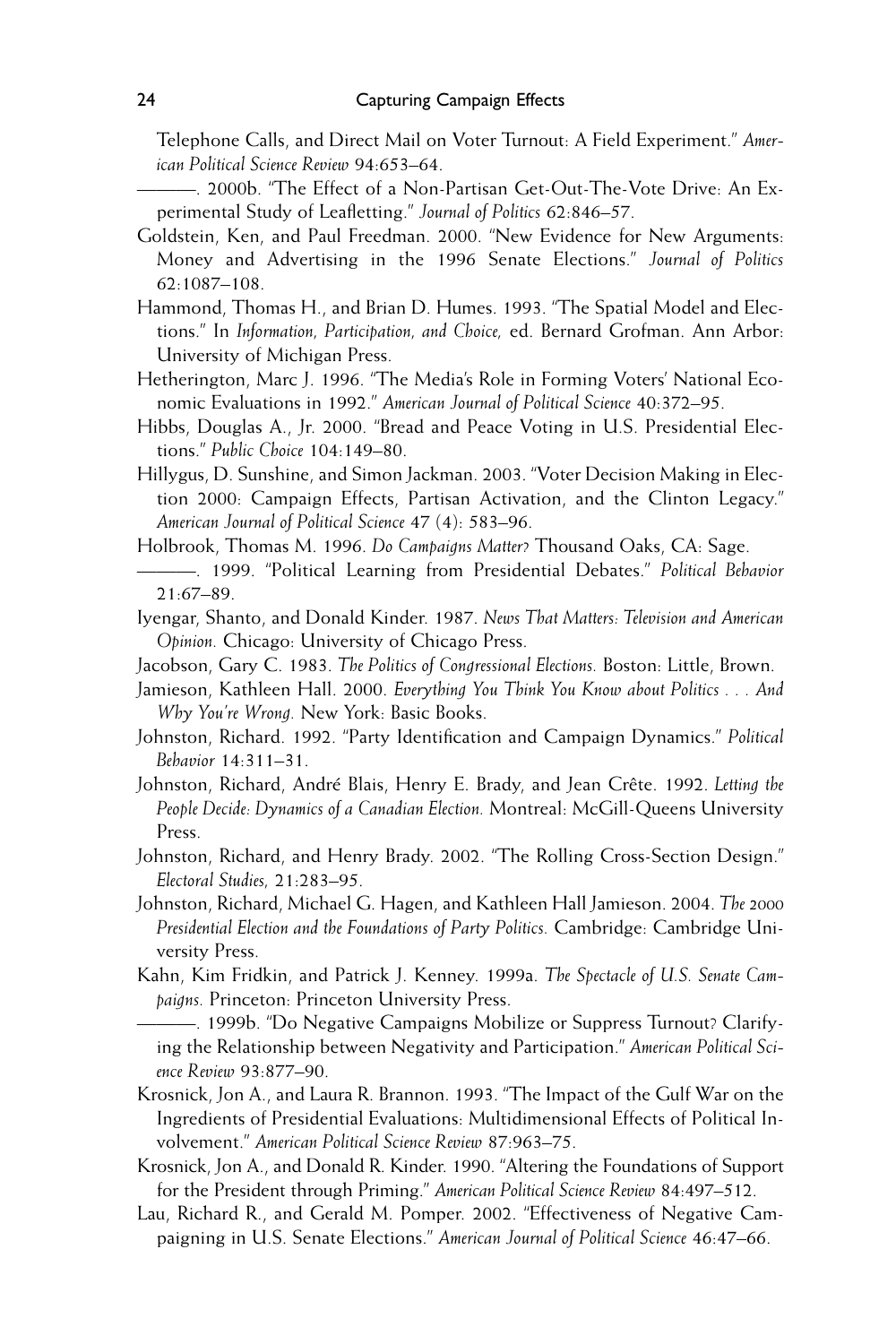- Lau, Richard R., Lee Sigelman, Caroline Heldman, and Paul Babbitt. 1999. "The Effectiveness of Negative Political Advertising: A Meta-Analysis." *American Political Science Review* 93:851–75.
- Lazarsfeld, Paul F., Bernard Berelson, and Hazel Gaudet. 1948. *The People's Choice: How the Voter Makes Up His Mind in a Presidential Campaign.* New York: Columbia University Press.
- Lewis-Beck, Michael. 1992. *Forecasting Elections.* Washington, DC: Congressional Quarterly Press.
- Lodge, Milton, Kathleen M. McGraw, and Patrick Stroh. 1989. "An Impression-Driven Model of Candidate Evaluation." *American Political Science Review* 83:399–419.
- Lodge, Milton, Marco R. Steenbergen, and Shawn Brau. 1995. "The Responsive Voter: Campaign Information and the Dynamics of Candidate Evaluation." *American Political Science Review* 89:309–26.
- MacKuen, Michael B., and Steven L. Coombs. 1981. *More than News: Media Power in Public Affairs.* Beverly Hills: Sage.
- Marcus, George E., and Michael B. MacKuen. 1993. "Anxiety, Enthusiasm, and the Vote: The Emotional Underpinnings of Learning and Involvement during Presidential Campaigns." *American Political Science Review* 87:672–85.
- Marcus, George E., W. Russell Neuman, and Michael B. MacKuen. 2000. *Affective Intelligence and Political Judgment.* Chicago: University of Chicago Press.
- Markus, Gregory B. 1982. "Political Attitudes during an Election Year: A Report on the 1980 NES Panel Study." *American Political Science Review* 76:538–60.
- McCombs, Maxwell E., and Donald L. Shaw. 1972. "The Agenda-Setting Function of the Mass Media." *Public Opinion Quarterly* 36:176–87.
- McGuire, William J. 1968. "Personality and Susceptibility to Social Influence." In *Handbook of Personality Theory and Research,* ed. E. F. Borgatta and W. W. Lambert. Chicago: Rand-McNally.
- ———. 1969. "The Nature of Attitudes and Attitude Change." In *Handbook of Social Psychology*, ed. G. Lindzey and E. Aronson, 2d ed. Reading, MA: Addison-Wesley.
- Mendelberg, Tali. 1997. "Executing Hortons: Racial Crime in the 1988 Presidential Campaign." *Public Opinion Quarterly* 61:134–57.
- ———. 2001. *The Race Card: Campaign Strategy, Implicit Messages, and the Norm of Equality.* Princeton: Princeton University Press.
- Mendelsohn, Matthew. 1996. "The Media and Interpersonal Communications: The Priming of Issues, Leaders, and Party Identification." *Journal of Politics* 58 (1): 112–25.
- Norris, Pippa, John Curtice, David Sanders, Margaret Scammell, and Holli A. Semetko. 1999. *On Message: Communicating the Campaign.* London: Sage.
- Page, Benjamin I. 1976. "The Theory of Political Ambiguity." *American Political Science Review* 70:742–52.
- ———. 1978. *Choice and Echoes in Presidential Elections.* Chicago: University of Chicago Press.
- Patterson, Samuel C., and Gregory A. Caldeira. 1983. "Getting out the Vote: Participation in Gubernatorial Elections." *American Political Science Review* 77:675–89.
- Patterson, Thomas E. 1980. *The Mass Media Election: How Americans Choose Their President.* New York: Praeger.